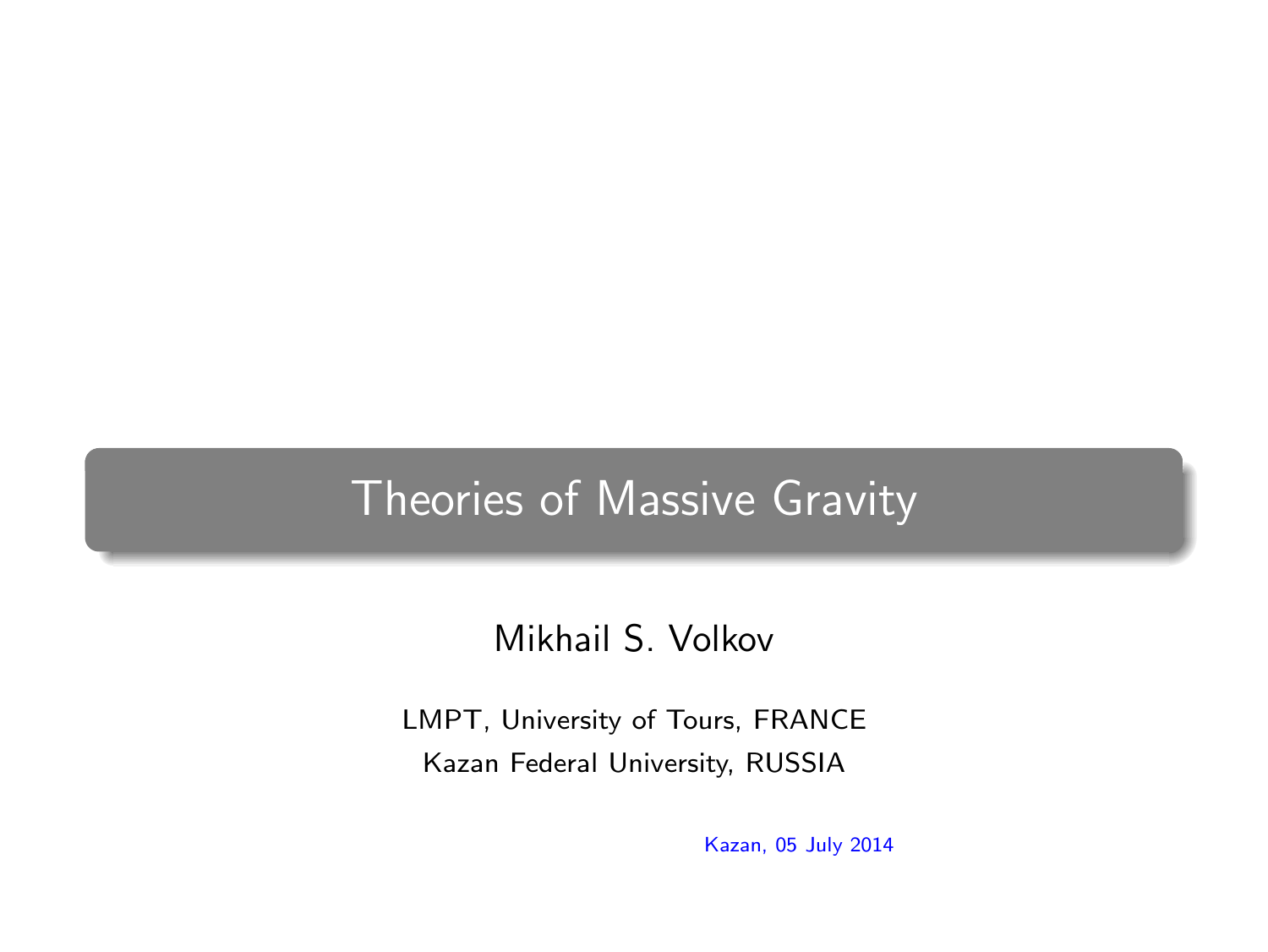- Theories with massive gravitons history
- Hamiltonian formulation and the Boulware-Deser ghost
- Energy in the ghost-free massive gravity
- Cosmologies and black holes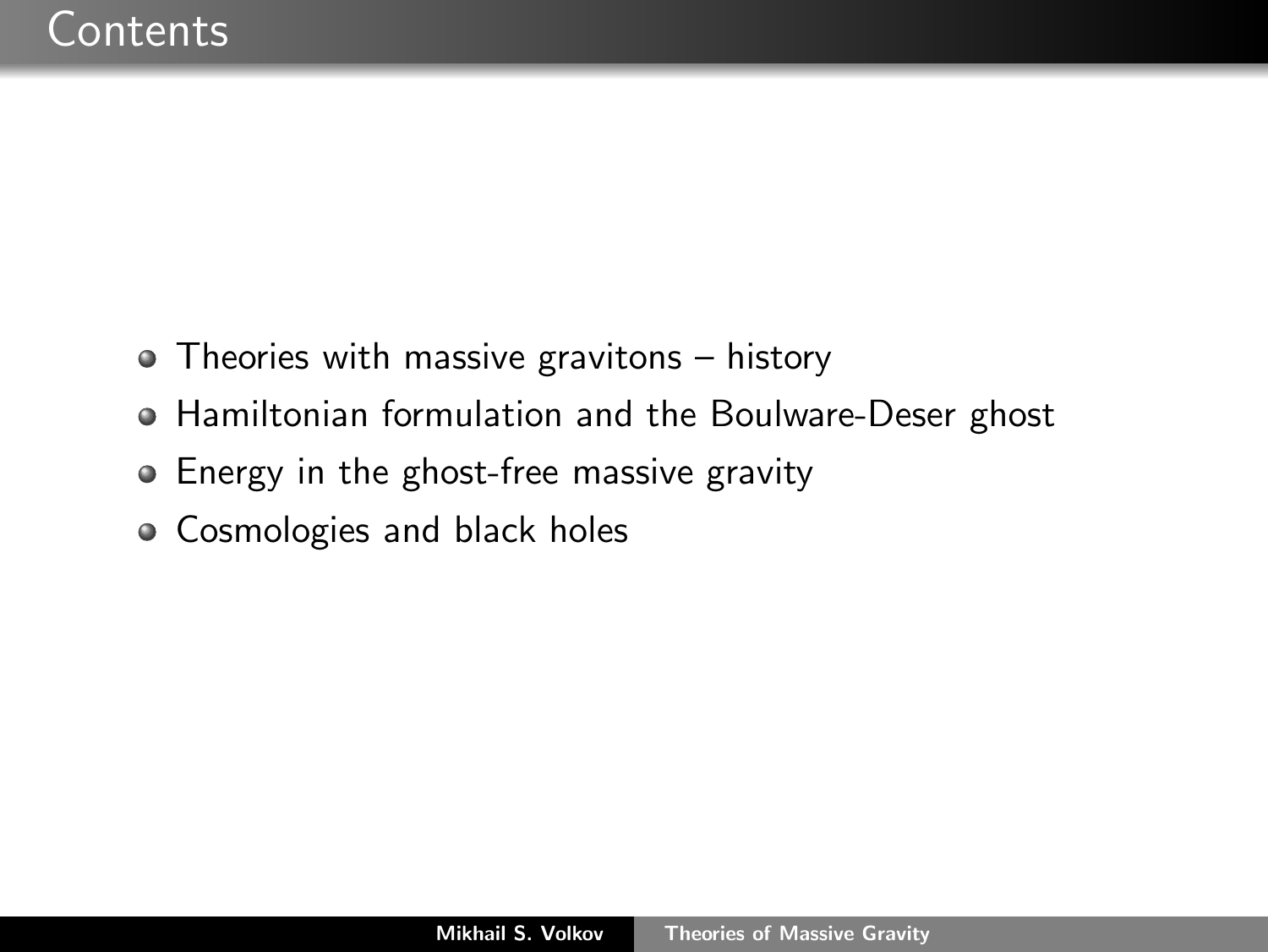A.Chamseddine and M.S.V. Phys.Lett. B704 (2011) 652 M.S.V. JHEP 1201 (2012) 035 M.S.V. Phys.Rev. D85 (2012) 124043 M.S.V. Phys.Rev. D86 (2012) 061502 M.S.V. Phys.Rev. D86 (2012) 104022 Kei-ichi Maeda, M.S.V. Phys.Rev. D87 (2013) 104009 M.S.V. Class.Quant.Grav. 30 (2013) 184009 M.S.V. arXiv:1402.2953 M.S.V. arXiv:1404.2291 M.S.V. arXiv:1405.1742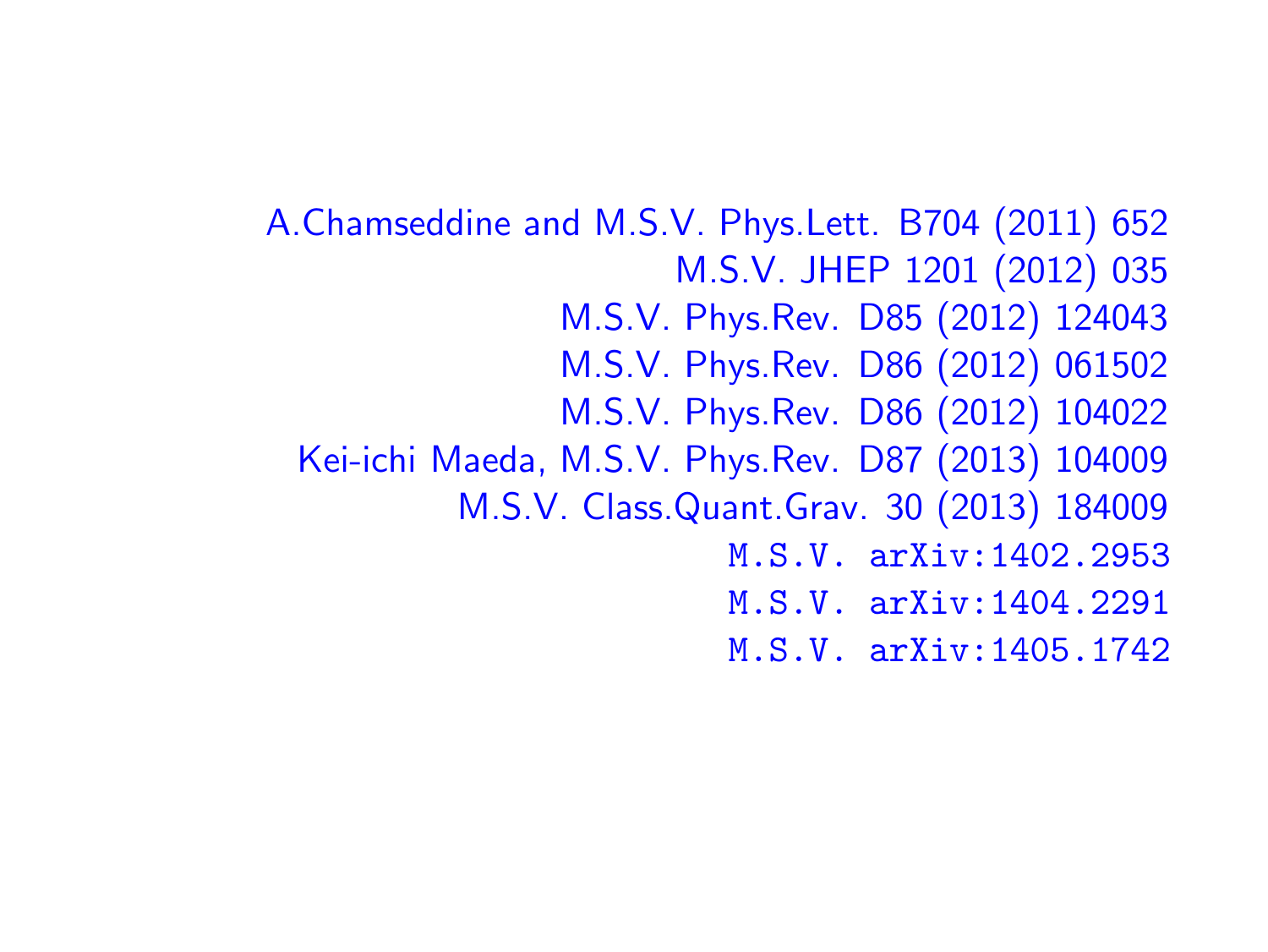# Theories with massive gravitons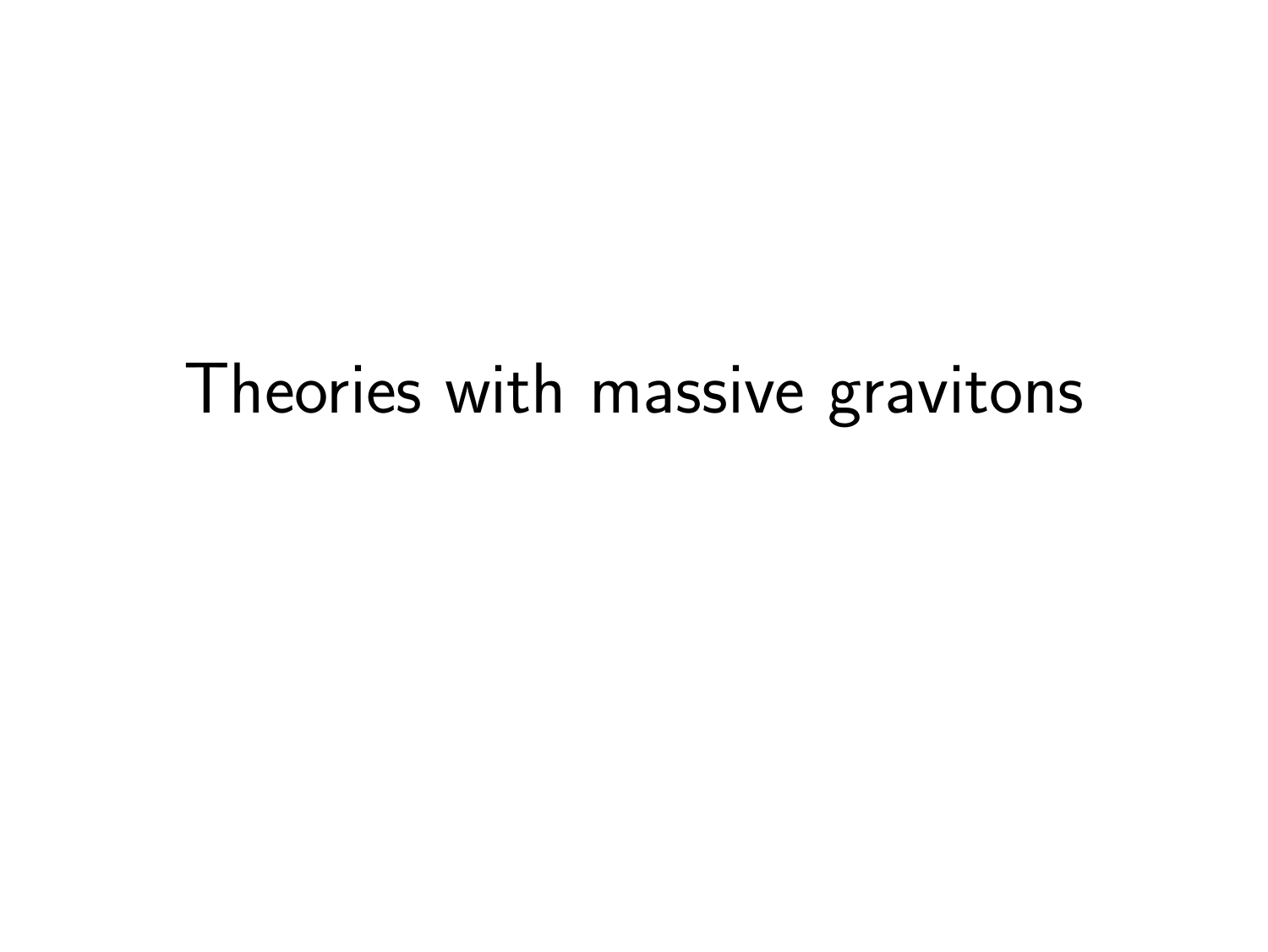Modification of gravity:

Newton 
$$
\frac{1}{r}
$$
  $\rightarrow$  Yukawa  $\frac{1}{r}e^{-mr}$ 

gravity is weaker at large distances  $\Rightarrow$  the cosmic acceleration,  $m \sim 1/(\text{cosm. horizon size}).$ 

• Purely theoretical, interesting history.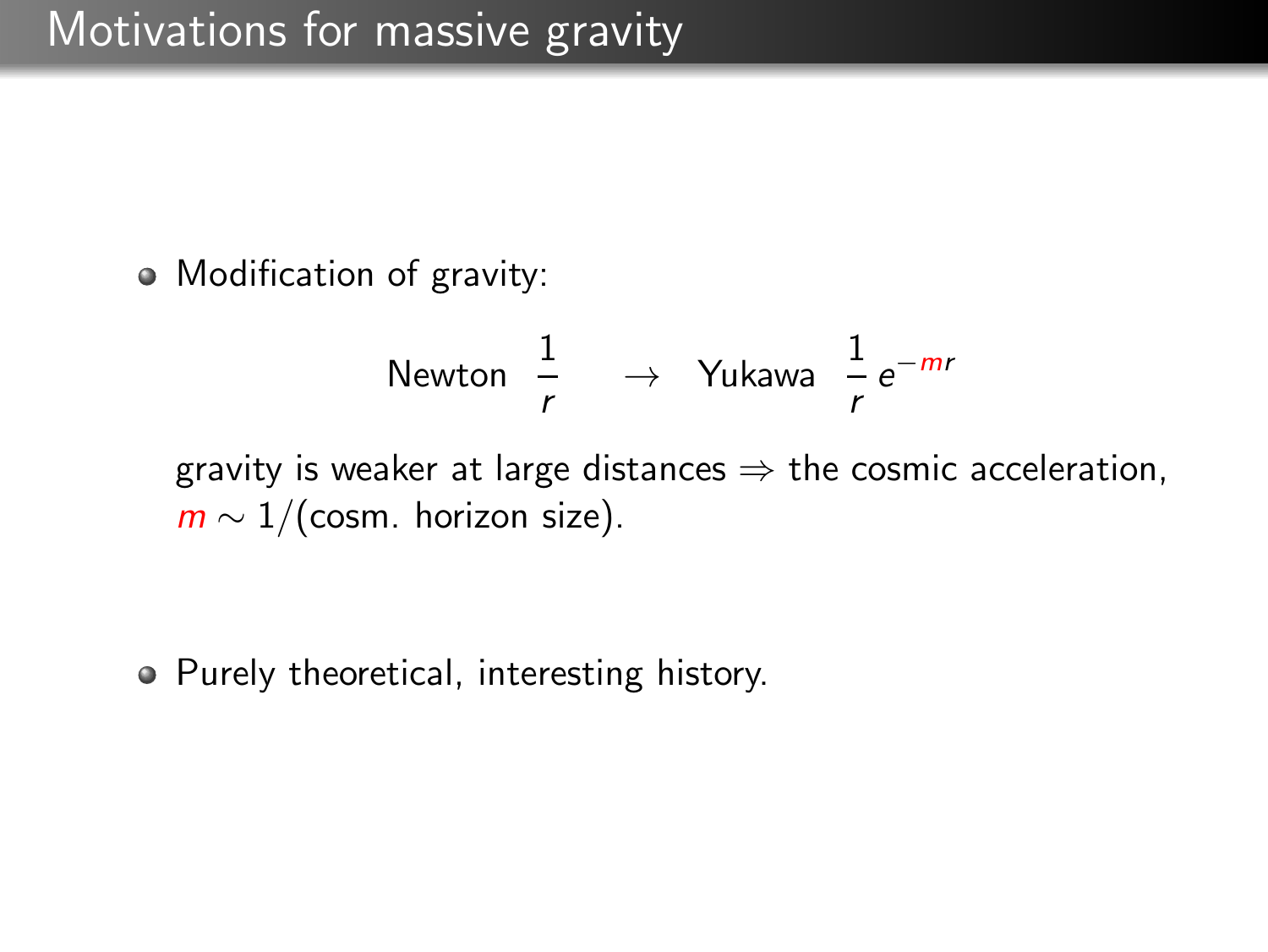$$
S = \frac{1}{\kappa^2} \int \sqrt{-g} \left( \frac{1}{2} R - m^2 U \right) d^4 x + S_{\text{matter}}.
$$

The potential U is a scalar function of  $H^{\mu}_{\ \nu} = \delta^{\mu}_{\nu} - g^{\mu\alpha} f_{\alpha\nu}$  where  $f_{\mu\nu} = \eta_{\mu\nu}$  is a flat reference metric, and

$$
\mathcal{U}=\frac{1}{8}\left(H^{\mu}_{\ \nu}H^{\nu}_{\ \mu}-\alpha(H^{\mu}_{\ \mu})^2\right)+\ldots
$$

higher order term can be arbitrary. In order to have the correct weak field limit one should set  $\alpha = 1$ . Equations

$$
G_{\mu\nu}=m^2\,T_{\mu\nu}+8\pi\,G T^{\rm m}_{\mu\nu}
$$

with

$$
\mathcal{T}_{\mu\nu}=2\frac{\partial \mathcal{U}}{\partial g^{\mu\nu}}-g_{\mu\nu}\,\mathcal{U}
$$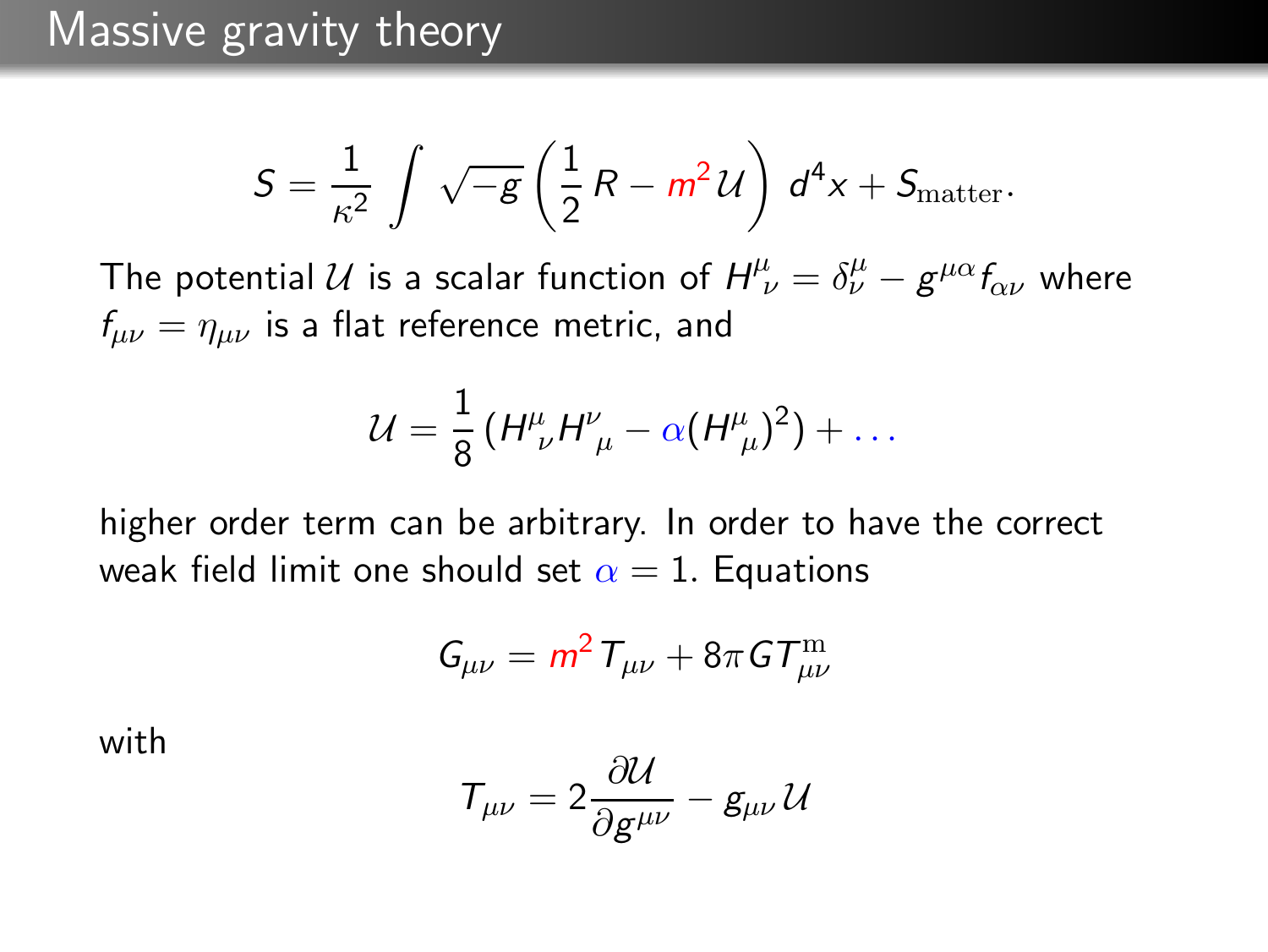#### Linear massive gravity of Fierz and Pauli /1939/

$$
g_{\mu\nu}=\eta_{\mu\nu}+h_{\mu\nu}
$$

Linearizing the equations with respect to  $h_{\mu\nu}$  gives

$$
\Box h_{\mu\nu} + \ldots = m^2(h_{\mu\nu} - \alpha \, h \, \eta_{\mu\nu}) + 16\pi \, GT_{\mu\nu}
$$

One should have  $2s + 1 = 5$  Dof. Taking the divergence gives 4 constraints

$$
m^2(\partial^\mu h_{\mu\nu}-\alpha\partial_\nu h)=0.
$$

Taking the trace,

$$
(1-\alpha)\Box h+m^2(4\alpha-1)h=16\pi T.
$$

If  $\alpha = 1$  one gets the fifth constraint

$$
h=\frac{16\pi\,T}{3m^2}
$$

 $\Rightarrow$  5 Dof= polarizations of massive graviton. For  $\alpha \neq 1$  there is a sixth Dof with a negative kinetic energy.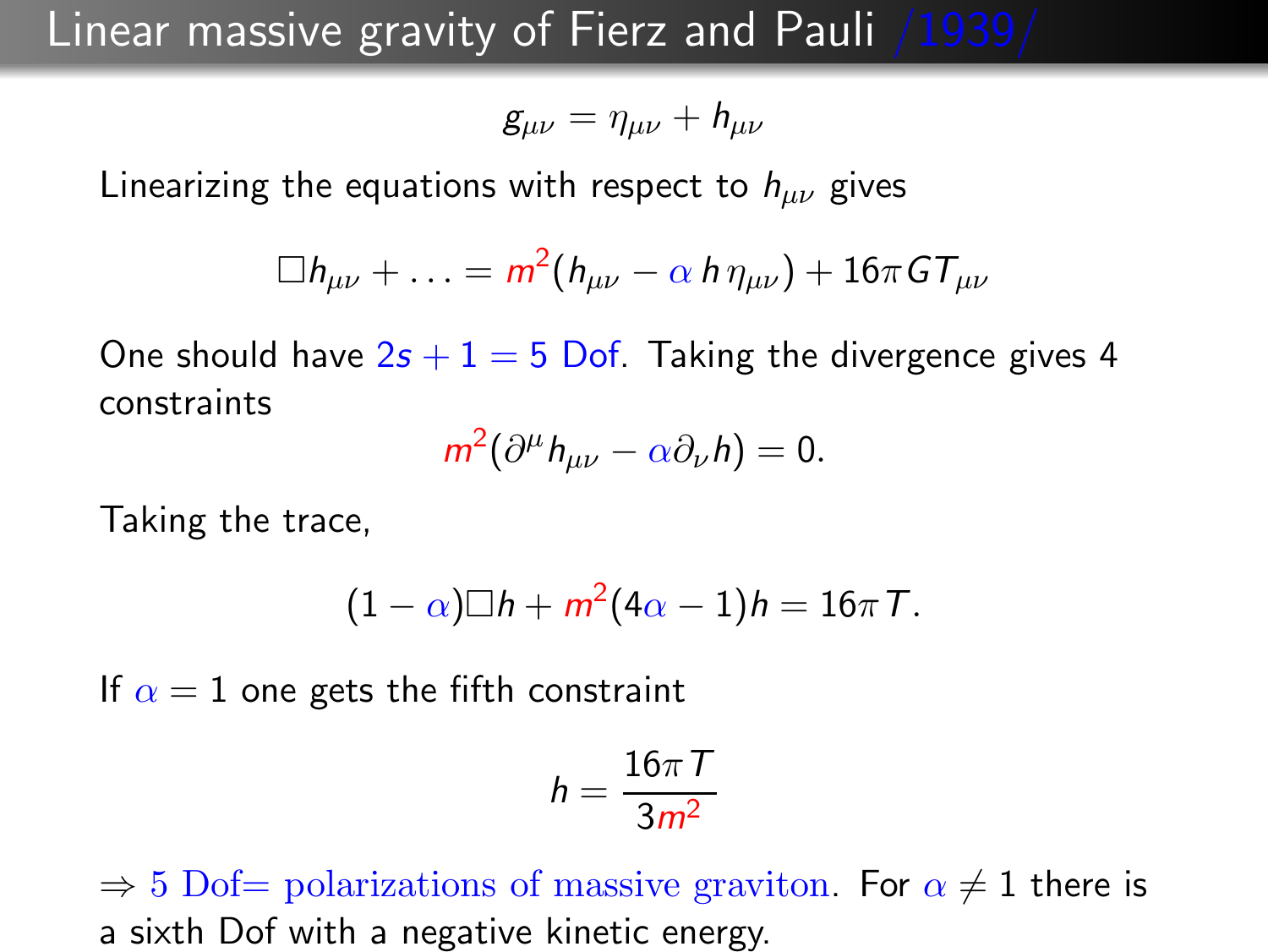## VdVZ discontinuity /1970/

$$
(\Box - m^2)h_{\mu\nu} = 16\pi G T_{\mu\nu}
$$

$$
\partial^{\mu}h_{\mu\nu} = \partial_{\nu}h
$$

$$
h = \frac{16\pi GT}{3m^2}
$$

The limit  $m \to 0$  is not smooth. Let us make  $5 = 2 + 2 + 1$  split

$$
h_{\mu\nu} = \gamma_{\mu\nu} + \frac{1}{m} \left( \partial_{\mu} A_{\nu} + \partial_{\nu} A_{\mu} \right) + \frac{1}{m^2} \partial_{\mu} \partial_{\nu} \phi
$$

where  $\partial^{\mu}\gamma_{\mu\nu}=\gamma^{\mu}_{\mu}=\partial^{\mu}A_{\mu}=0.$  Then for  $m\rightarrow 0$  one gets

 $\Box \gamma_{\mu\nu}$  = 16πGT<sub>μν</sub> tensor modes  $\Box A_{\mu} = 0$  vector modes  $\Box \phi = \frac{16\pi G}{2}$  $\frac{1}{3}$   $\overline{7}$  scalar graviton

 $\Rightarrow$  extra attraction, different Newton's laws for massive bodies.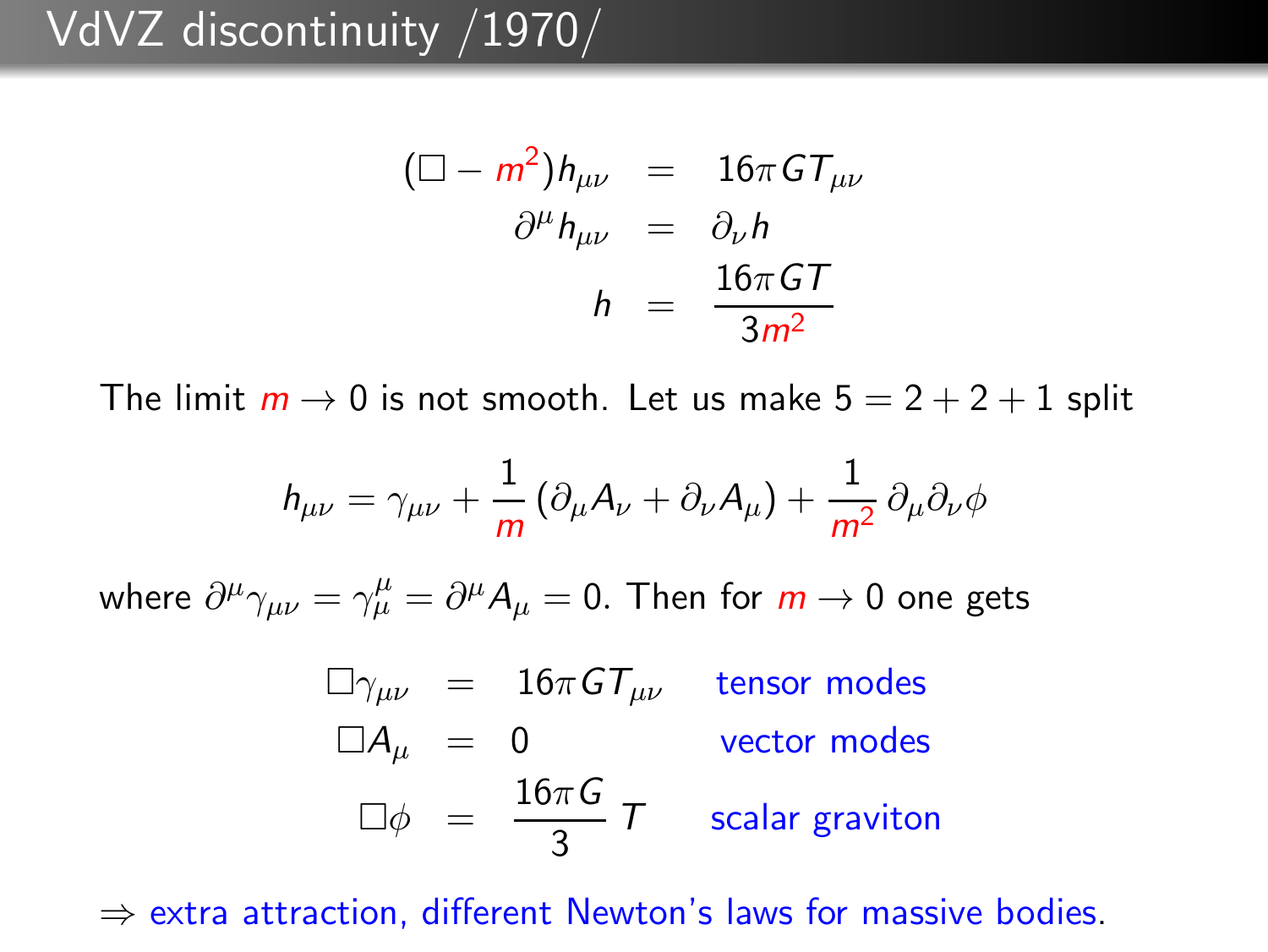$$
ds^{2} = e^{\nu(r)}dt^{2} - e^{\lambda(r)}R'^{2}(r)dr^{2} - r^{2}e^{\mu(r)}d\Omega^{2}
$$

where  $R = re^{\mu}$  and  $\nu, \lambda, \mu \ll 1$ . Linearizing,

$$
\nu = -\frac{r_g}{r} e^{-mr}, \qquad \lambda = \frac{r_g}{2r} (1 + mr) e^{-mr}
$$

$$
\mu = r_g \frac{1 + mr + (mr)^2}{2m^2 r^3} e^{-mr}
$$

For  $mr \ll 1$  one has

$$
\nu = -\frac{r_g}{r}, \qquad \lambda = \frac{r_g}{2r}, \qquad \mu \sim \frac{1}{r^3}
$$

One has  $\nu = -2\lambda$  instead of  $\nu = -\lambda \Rightarrow$  either the Newton law is wrong or the bending of light is wrong, depending on choice of  $r_g$ . Is massive gravity ruled out by the Solar System observations?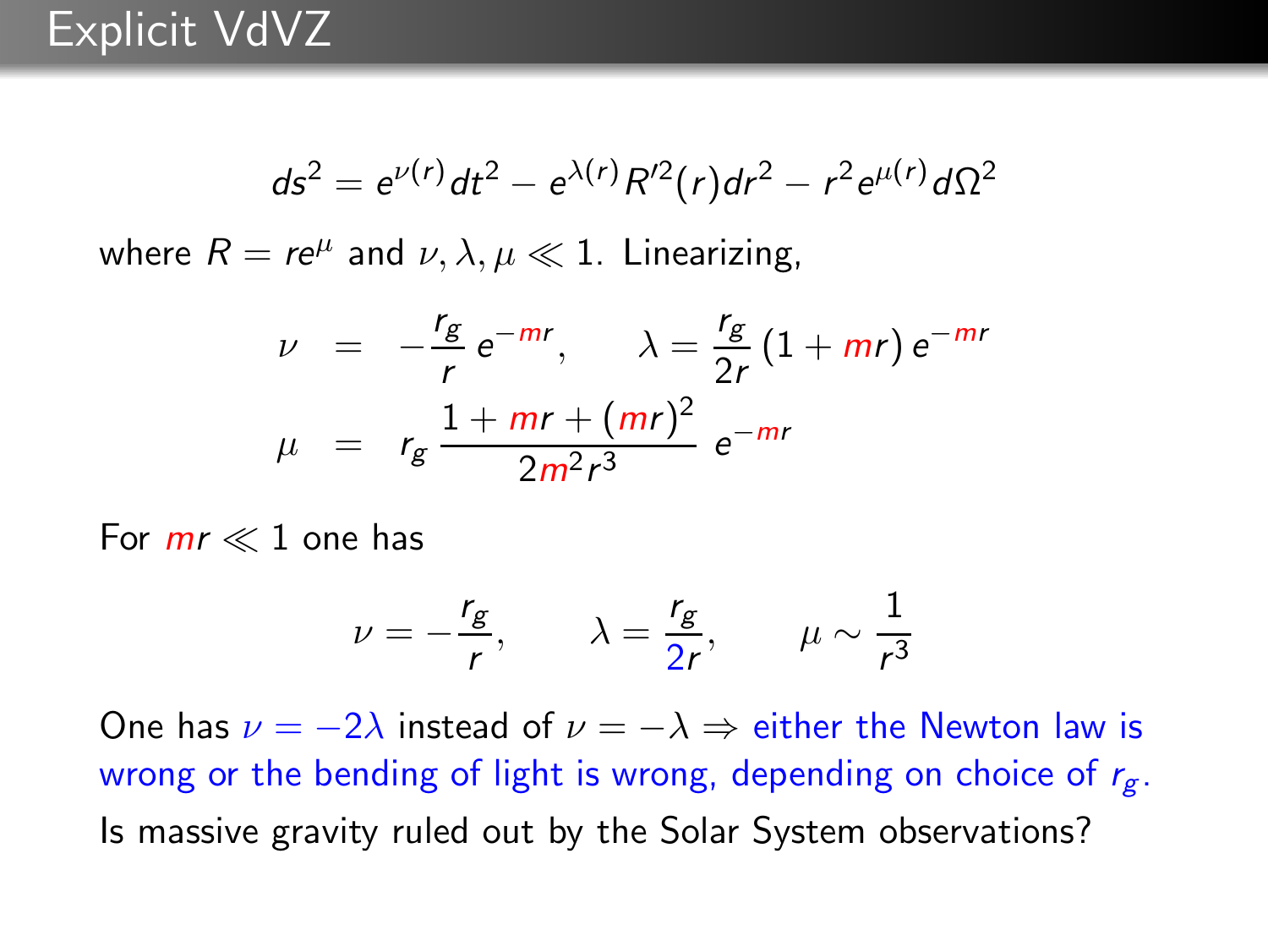#### Vainshtein /1972/

Non-linear corrections to the VdVZ solution are proportional to

$$
\frac{r_g}{m^4r^5}
$$

This should be small as compared to unity, but it is  $\sim 10^{32}$  at the edge of solar system. Becomes small only for

$$
r \gg r_V = \left(\frac{r_g}{m^4}\right)^{1/5} \sim 100 \text{ Kps}
$$

For  $r \ll r_V$  one cannot use the linear theory  $\Rightarrow$  linearized equations for  $\nu$ ,  $\lambda$  but non-linear for  $\mu$ 

$$
\nu=-\frac{r_g}{r}+\ldots, \quad \lambda=\frac{r_g}{r}+\ldots, \quad \mu=\sqrt{\frac{ar_g}{r}}+\ldots
$$

The GR is recovered, the scalar graviton is bound.

The VdVZ discontinuity is visible only for  $r \gg r_V$ , for  $r \ll r_V$  it is cured by the non-linear effects.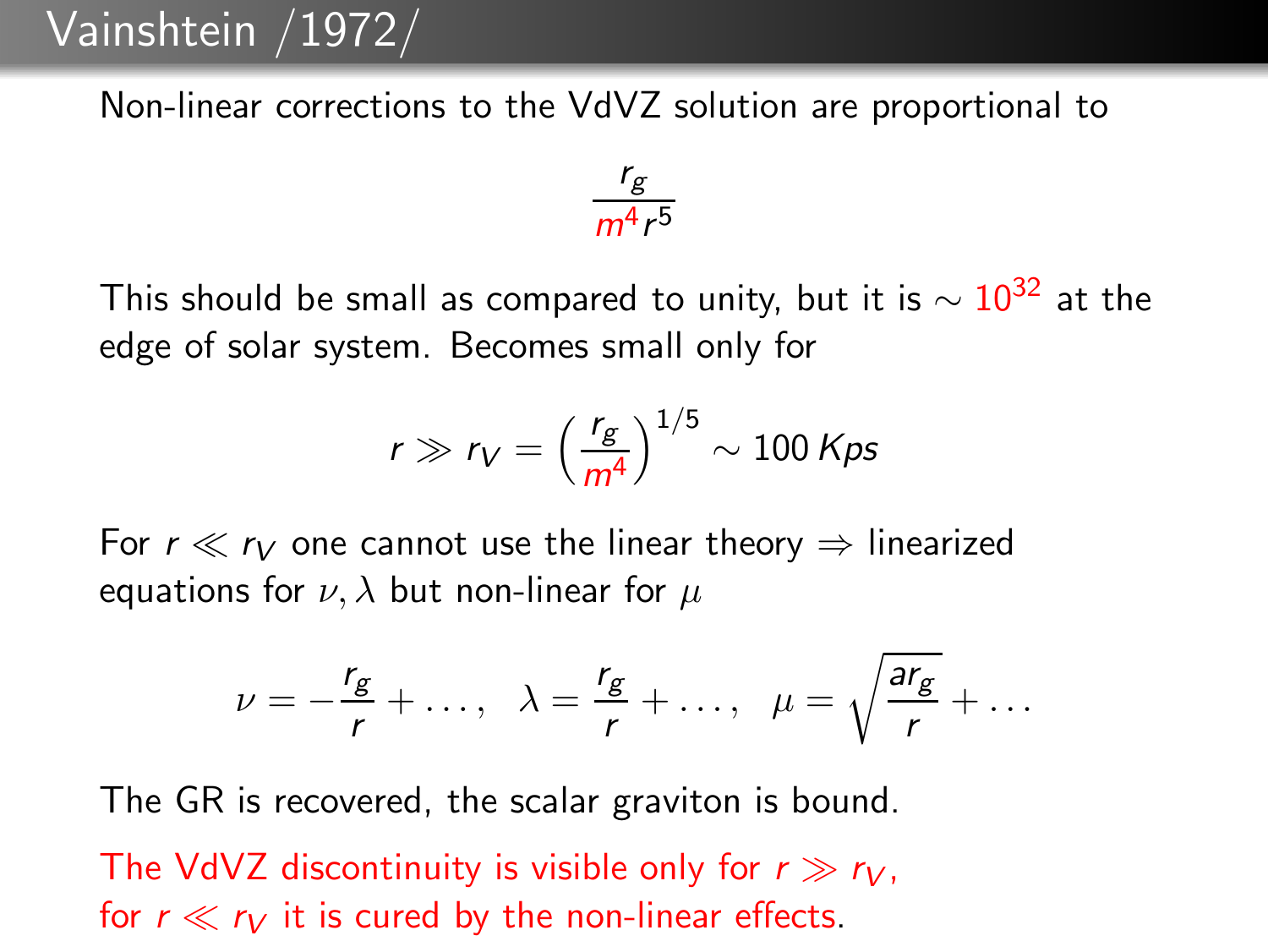Hamiltonian formulation, Boulware-Deser ghost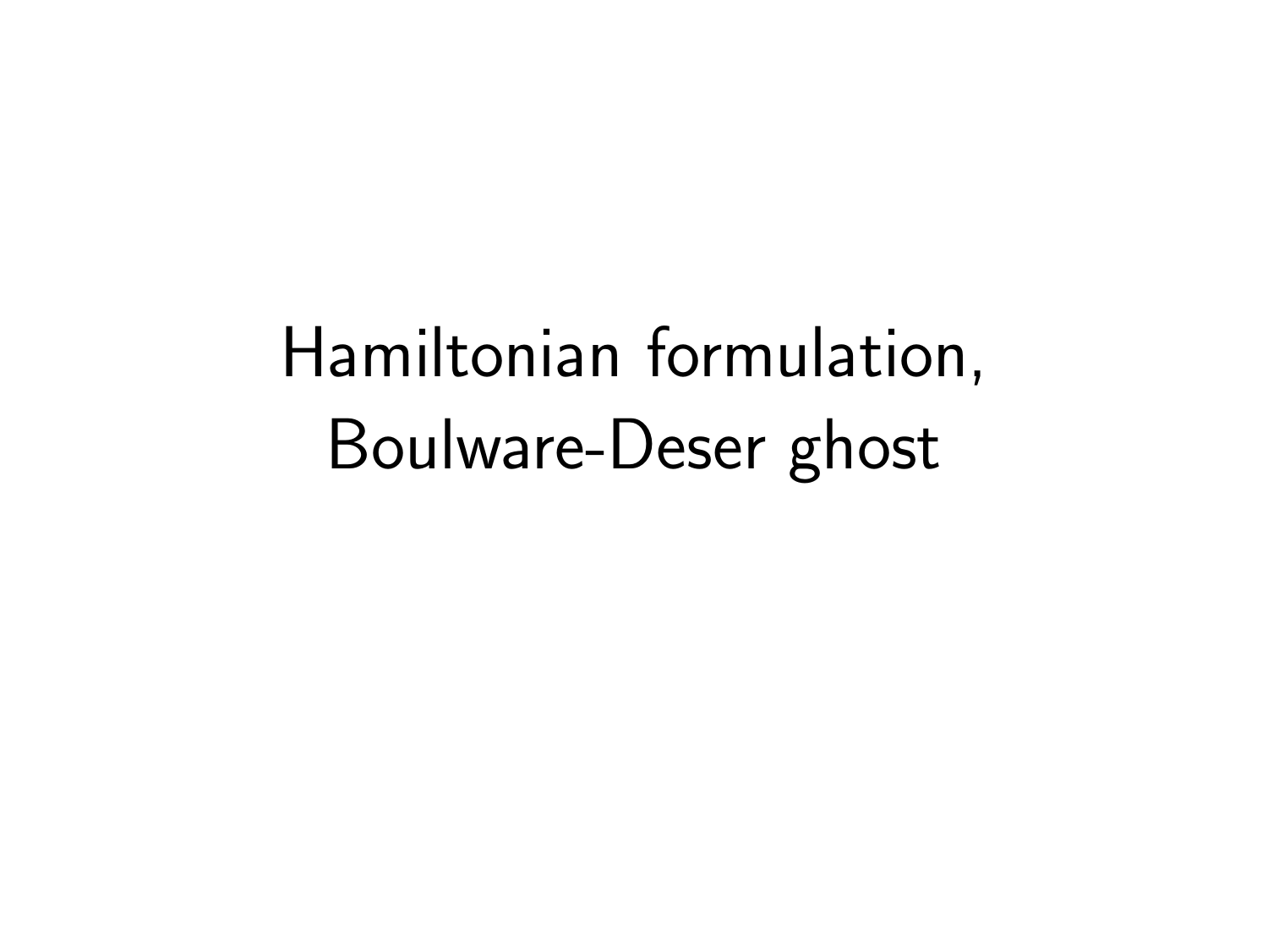#### Non-linear Fierz-Pauli

$$
S = \frac{1}{\kappa^2} \int \sqrt{-g} \left( \frac{1}{2} R - m^2 U \right) d^4 x \equiv \frac{1}{\kappa^2} \int \mathcal{L} d^4 x.
$$

The potential U is a scalar function of  $H^{\mu}_{\ \nu} = \delta^{\mu}_{\nu} - g^{\mu\alpha} f_{\alpha\nu}$  where  $f_{\mu\nu}$  is a flat reference metric. The potential should reproduce the Fierz-Pauli in the weak field, therefore

$$
\mathcal{U} = \frac{1}{8} \left( H^{\mu}_{\ \nu} H^{\nu}_{\ \mu} - (H^{\mu}_{\ \mu})^2 \right) + \dots
$$

Higher order term can be arbitrary.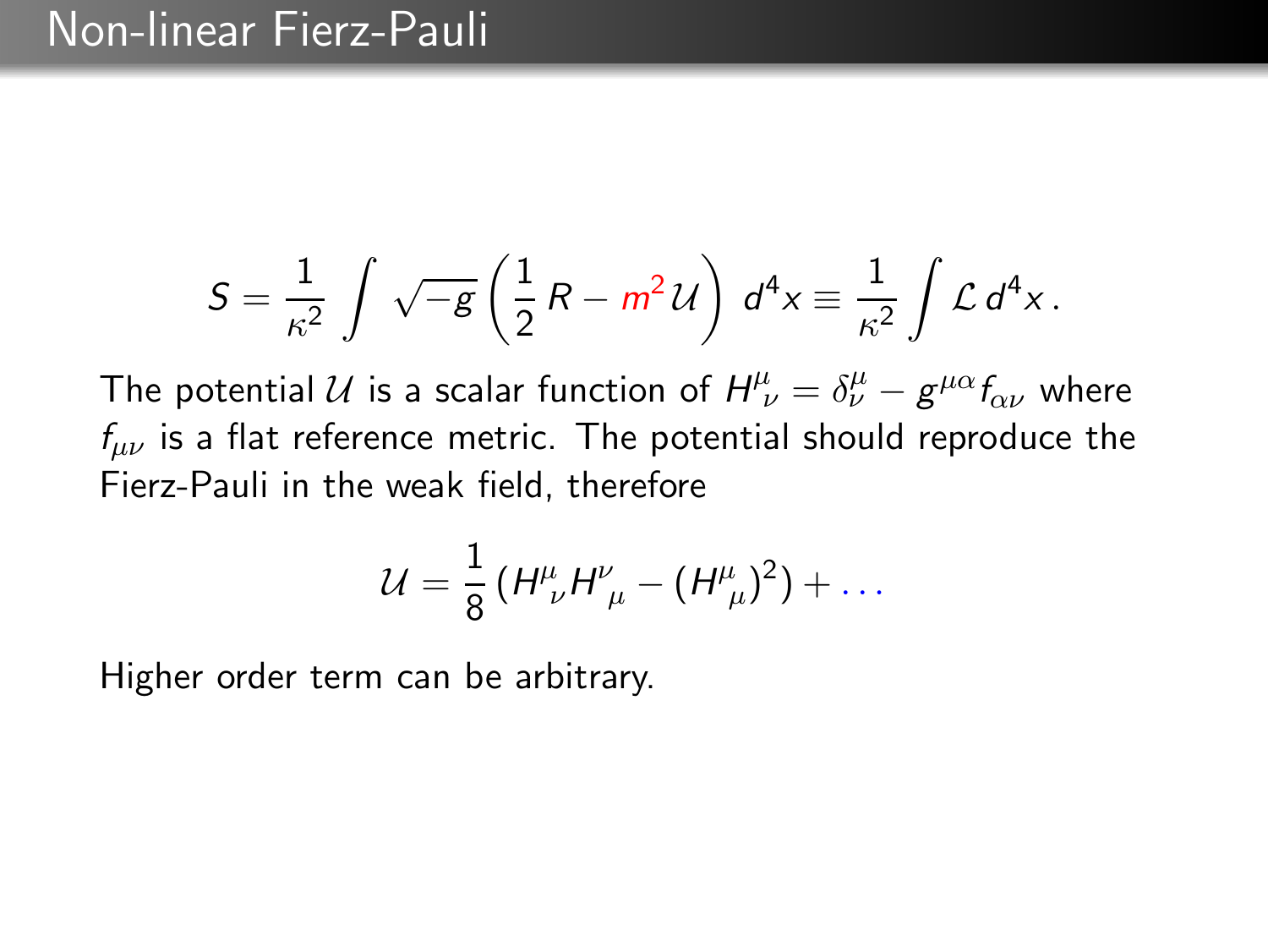## ADM decomposition

With

$$
ds^2 = -N^2 dt^2 + \gamma_{ik} (dx^i + N^i dt)(dx^k + N^k dt)
$$

the Lagrangian becomes

$$
\mathcal{L} = \sqrt{\gamma} N \left( \frac{1}{2} \left\{ K_{ik} K^{ik} - K^2 + R^{(3)} \right\} - m^2 \mathcal{U}(N^\nu, \gamma_{ik}) \right) + \text{total derivative} \,,
$$

where the second fundamental form

$$
K_{ik}=\frac{1}{2N}(\dot{\gamma}_{ik}-\nabla_i^{(3)}N_k-\nabla_k^{(3)}N_i).
$$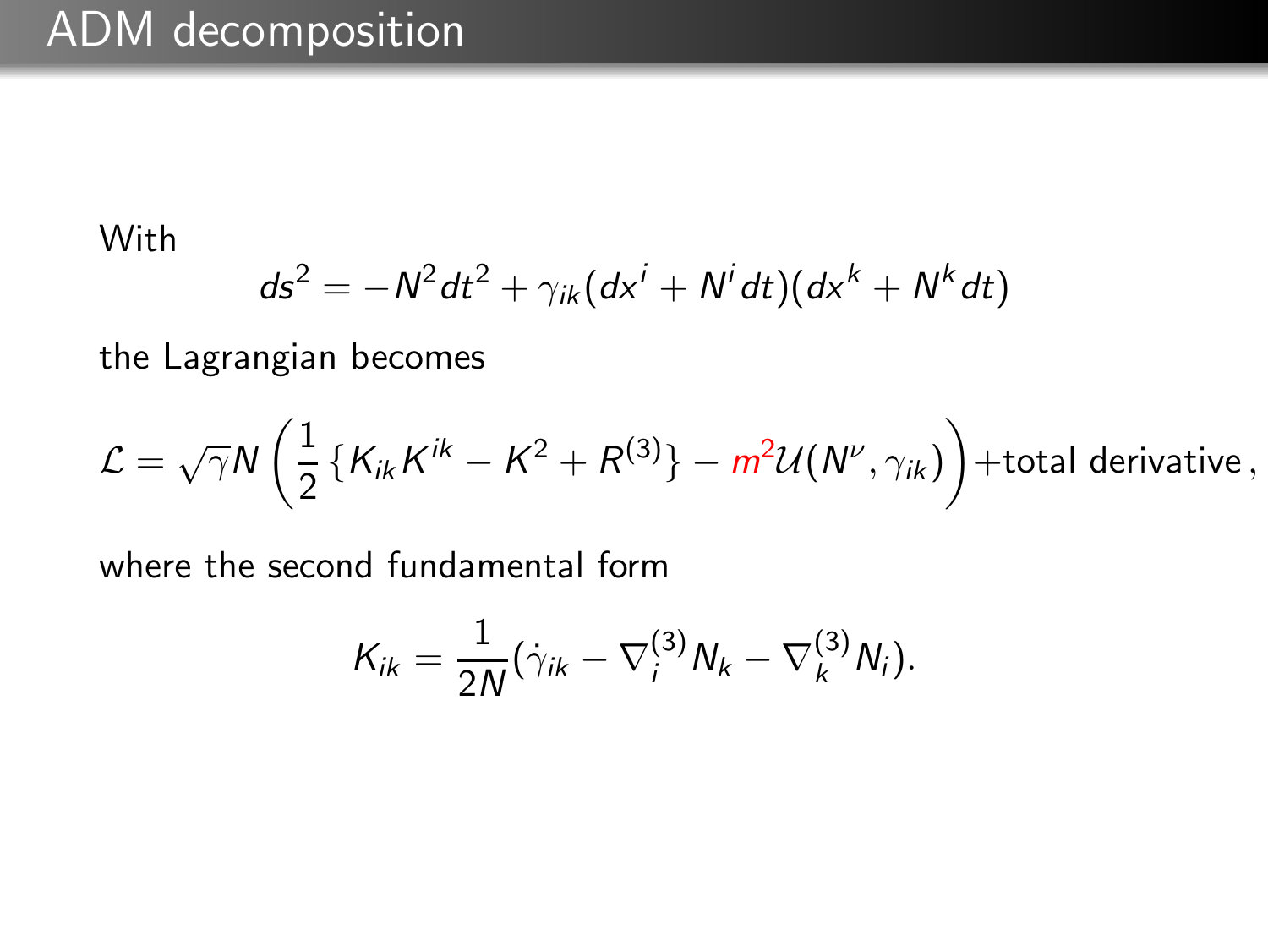Canonical momenta for  $\gamma_{ik}$  and  $\mathsf{N}^\mu=(\mathsf{N},\mathsf{N}^k)$ 

$$
\pi^{ik} = \frac{\partial \mathcal{L}}{\partial \dot{\gamma}_{ik}} = \frac{1}{2} \sqrt{\gamma} \left( K^{ik} - K \gamma^{ik} \right), \qquad \qquad p_{N\mu} = \frac{\partial \mathcal{L}}{\partial \dot{N}^{\mu}} = 0.
$$

Hamiltonian

$$
\mathcal{H} = \pi^{ik}\dot{\gamma}_{ik} - \mathcal{L} = N^{\mu}\mathcal{H}_{\mu} + m^2\mathcal{V}
$$

 $i^{(3)}\pi_k^i$ 

with  $\mathcal{V} = \sqrt{\gamma} N \mathcal{U}$  and  $\mathcal{H}_0 = \frac{1}{\sqrt{2}}$  $\frac{1}{\sqrt{\gamma}}\left(2\pi^{ik}\pi_{ik}-(\pi_{k}^{k})^{2}\right)-\frac{1}{2}% \sum_{k}\left(2\pi^{ik}\pi_{ik}-(\pi_{ik}^{k})^{2}\right) \label{eq:chi2}%$ 2  $\sqrt{\gamma}R^{(3)}, \quad \mathcal{H}_k = -2\nabla_i^{(3)}$ 

 $N^{\mu}$  are non-dynamical, phase space is spanned by 12  $(\pi^{ik}, h_{ik})$ .

$$
0=-\dot{p}_{N_{\mu}}=\frac{\partial \mathcal{H}}{\partial N^{\mu}}=\mathcal{H}_{\mu}(\pi^{ik},\gamma_{ik})+m^2\frac{\partial \mathcal{V}(N^{\alpha},\gamma_{ik})}{\partial N^{\mu}},
$$

This condition determines the number of Dof.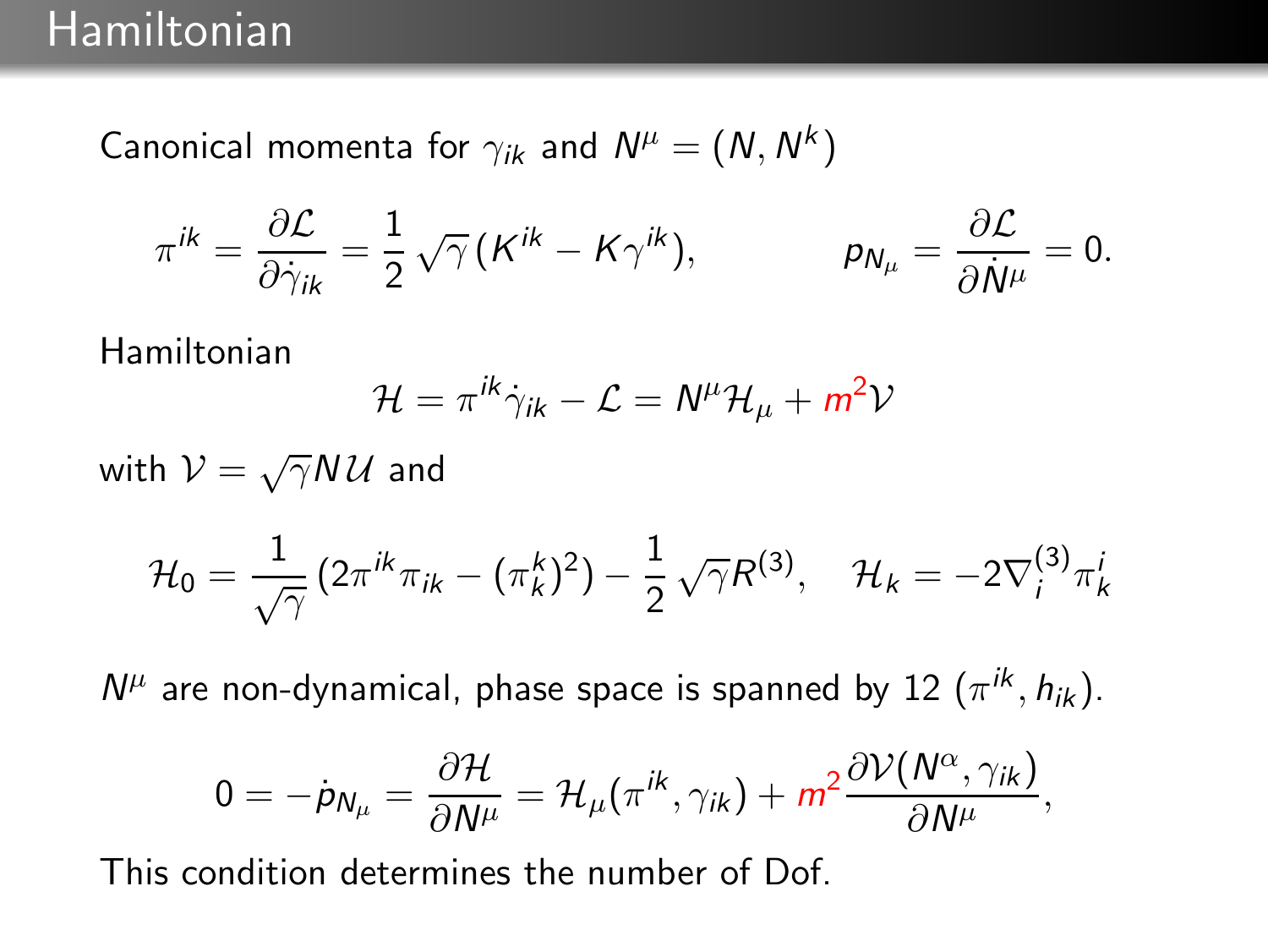

$$
\frac{\partial \mathcal{H}}{\partial N^{\mu}} = \mathcal{H}_{\mu}(\pi^{ik}, \gamma_{ik}) = 0.
$$
 4 constraints

Since

$$
\{\mathcal{H}_{\mu},\mathcal{H}_{\nu}\}\sim\mathcal{H}_{\alpha}
$$

they are first class and generate gauge symmetries  $\Rightarrow$  one can impose 4 gauge conditions. There remain

$$
12 - 4 - 4 = 4 = 2 \times (2 \text{ DoF})
$$

independent phase space variables describing 2 graviton polarizations.

Energy is zero on the constraint surface (up to surface terms)

$$
H=N^{\mu} \mathcal{H}_{\mu}=0
$$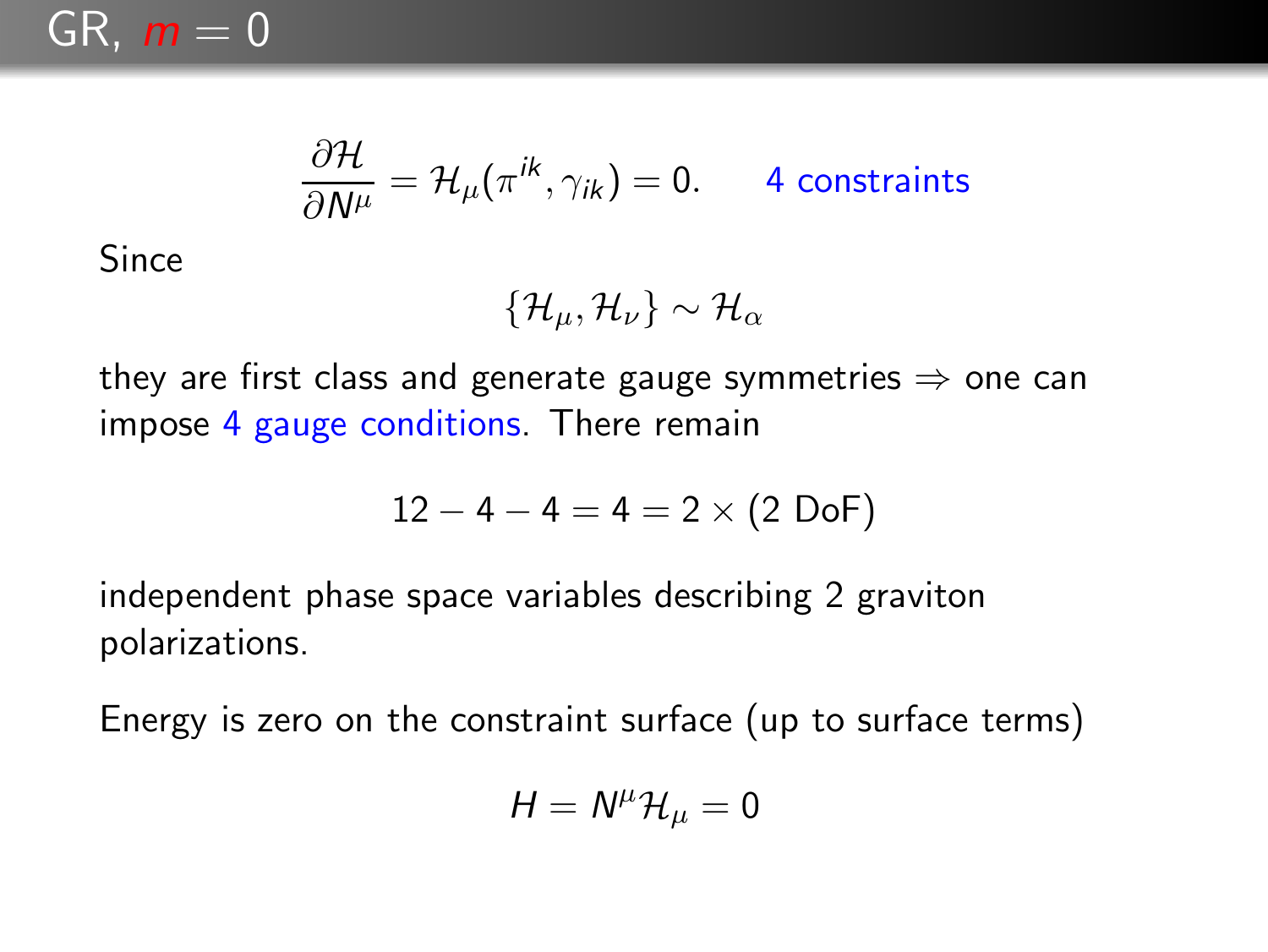#### Boulware-Deser ghost /1972

$$
\frac{\partial \mathcal{H}}{\partial N^{\mu}} = \mathcal{H}_{\mu}(\pi^{ik}, \gamma_{ik}) + m^2 \frac{\partial \mathcal{V}(N^{\alpha}, \gamma_{ik})}{\partial N^{\mu}} = 0
$$

These are not constraints but equations for  $N^{\mu}$  whose solution is  $N^{\mu}(\pi^{ik}, h_{ik})$ . No constraints  $\Rightarrow$  all 12 phase space variables are independent  $\Rightarrow$  6 = 5 + 1 DoF = 5 graviton polarizations + ghost

Inserting  $N^{\mu}(\pi^{ik}, h_{ik})$  to  ${\cal H}$  gives a non-positive-definite in  $\pi^{ik}$ expression. No constraints  $\Rightarrow$  energy is unbounded from below.

In the non-linear theory one can overcome the VdVZ problem, but one finds the BD ghost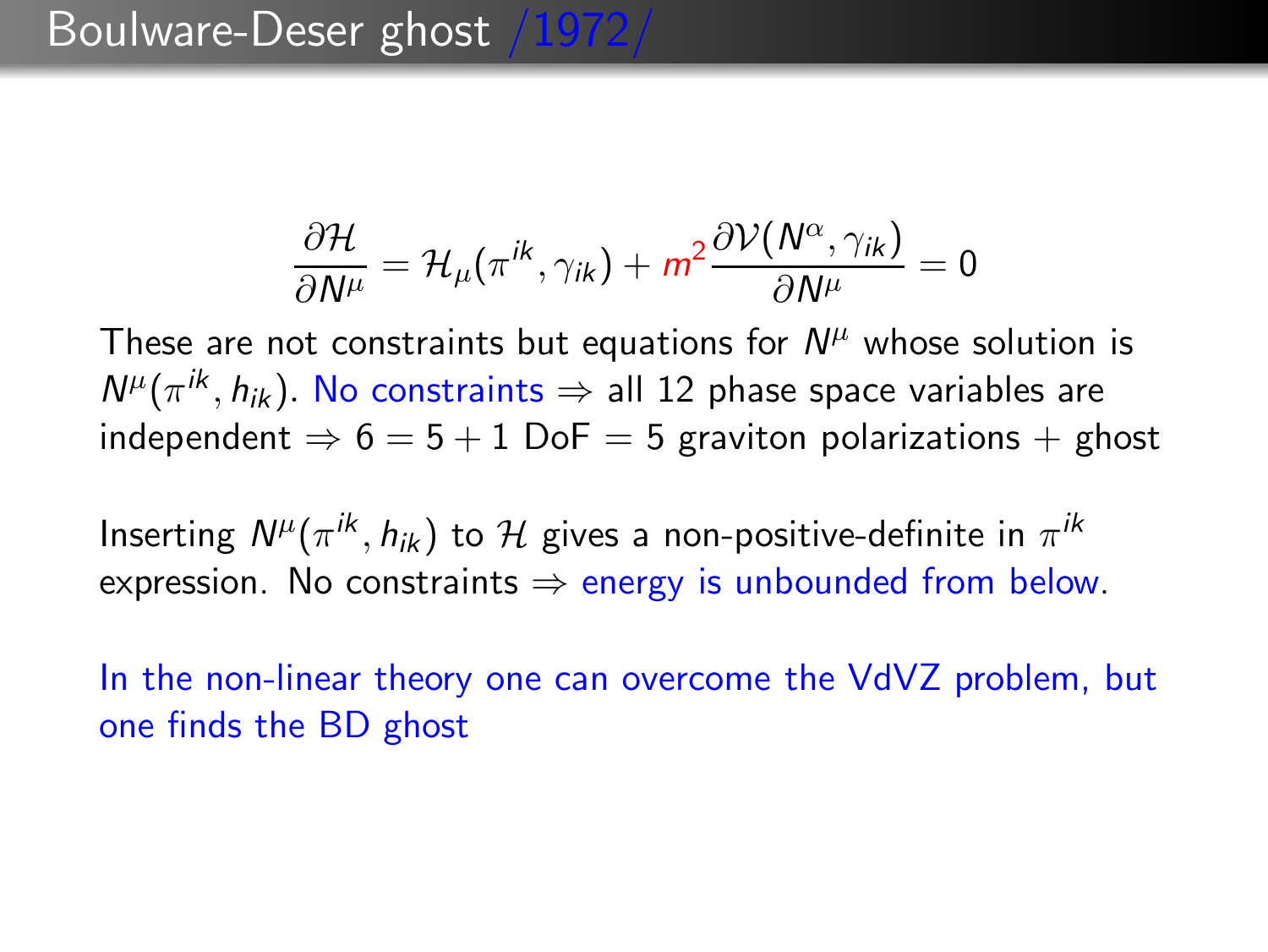## Ghost-free massive gravity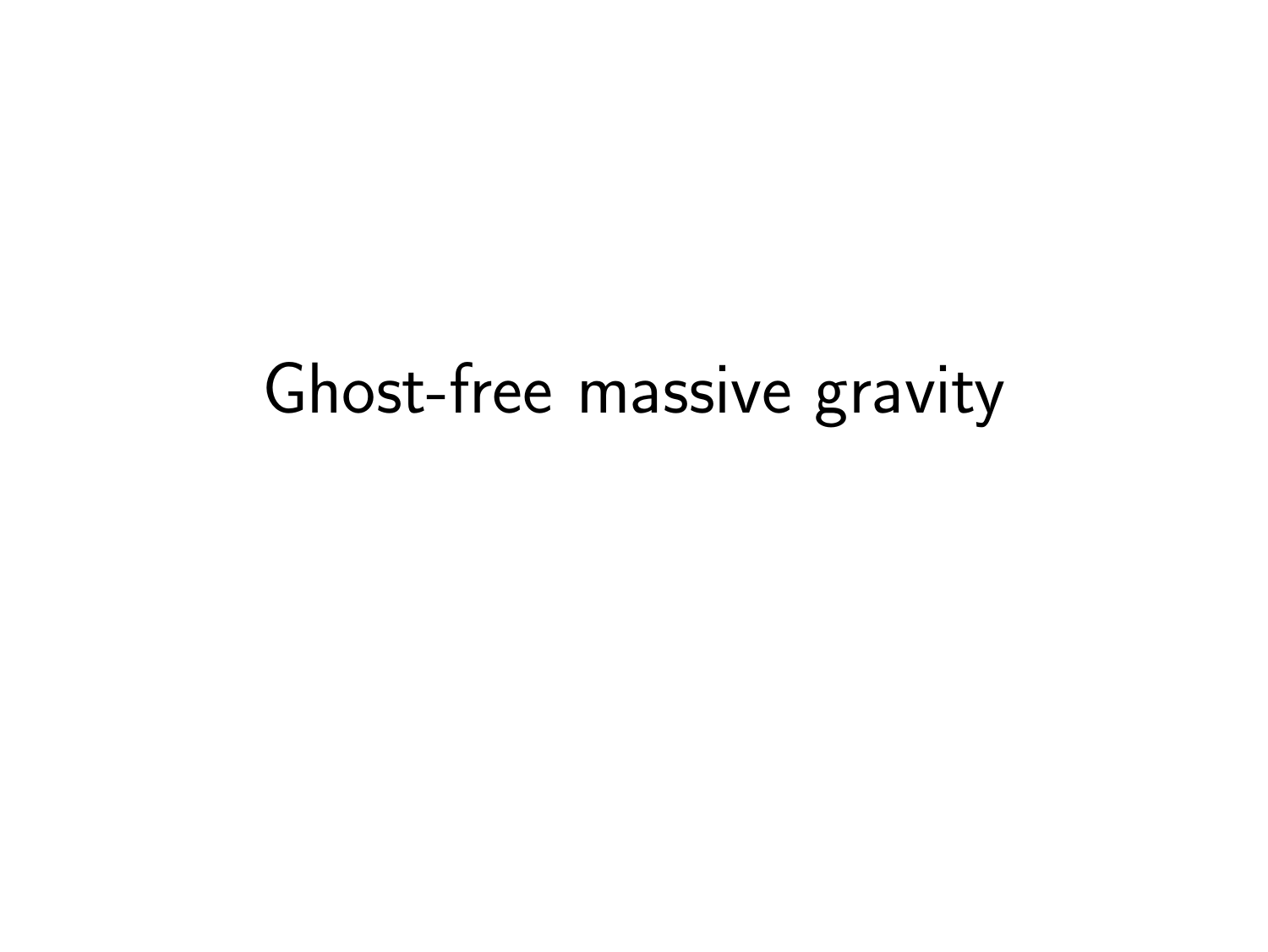dRGT theory /de Rham, Gabadadze, Tolley 2010/

$$
S = \frac{1}{\kappa^2} \int \sqrt{-g} \left( \frac{1}{2} R - m^2 \mathcal{U} \right) d^4 x \equiv \frac{1}{\kappa^2} \int \mathcal{L} d^4 x,
$$

with the potential made of  $H^{\mu}_{\ \nu} = \delta^{\mu}_{\nu} - g^{\mu\alpha} f_{\alpha\nu}$ 

$$
\mathcal{U} = \frac{1}{8} \left( H^{\mu}_{\ \nu} H^{\nu}_{\ \mu} - (H^{\mu}_{\ \mu})^2 \right) + \dots
$$

For the dRGT theory the higher order terms are chosen such that

$$
\mathcal{U} = b_0 + b_1 \sum_{a} \lambda_a + b_2 \sum_{a
$$

where  $\lambda_a$  are eigenvalues of

$$
\gamma^\mu_{\;\;\nu}=\sqrt{g^{\mu\alpha}f_{\!\alpha\nu}}
$$

and the parameters

$$
b_0 = 4c_3 + c_4 - 6, b_1 = 3 - 3c_3 - c_4, b_2 = 2c_3 + c_4 - 1,b_3 = -(c_3 + c_4), b_4 = c_4
$$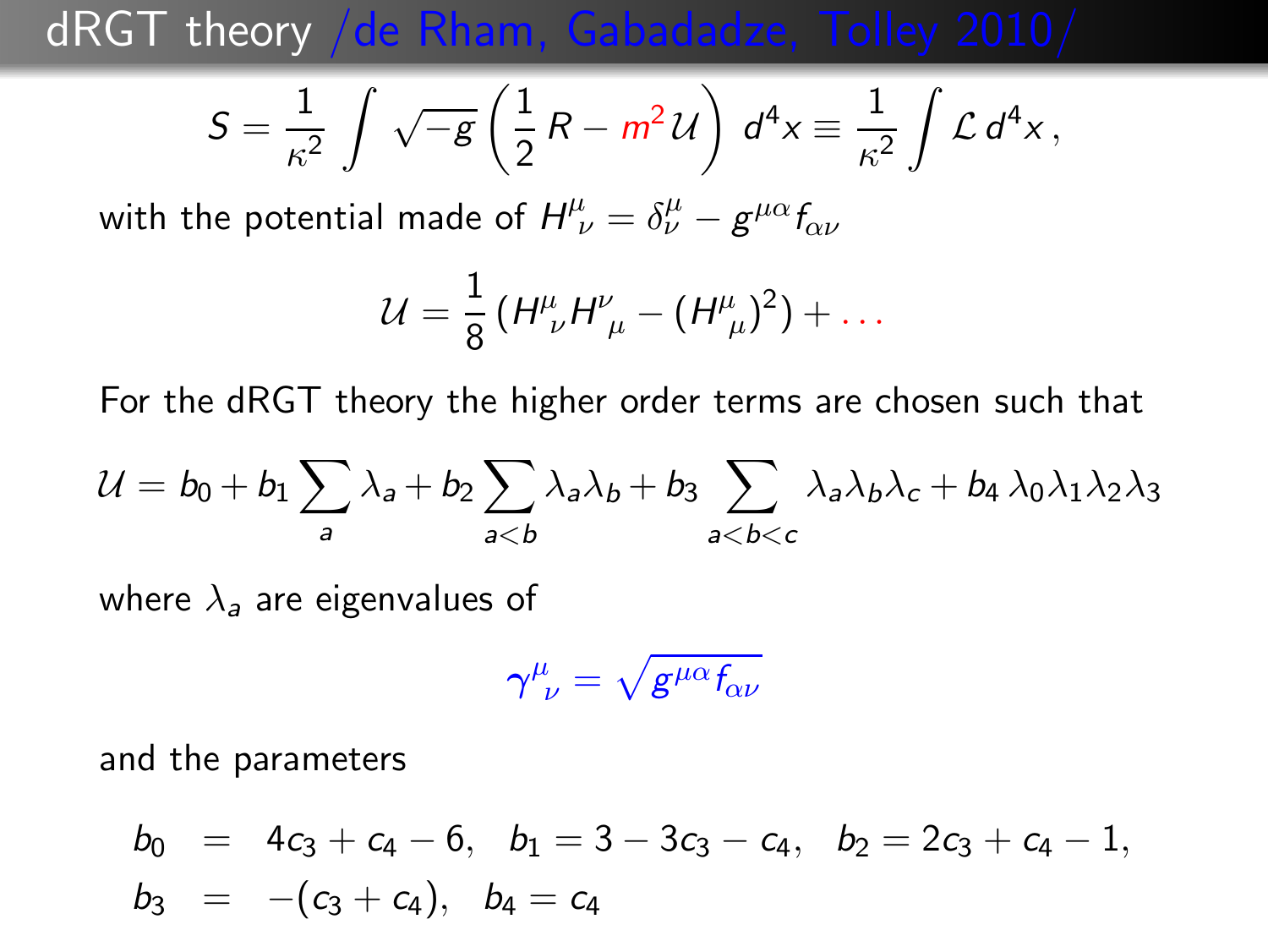The Hessian matrix

$$
\frac{\partial^2 \mathcal{V}(N^\alpha, \gamma_{ik})}{\partial N^\mu \partial N^\nu}
$$

has rank  $3 \Rightarrow$  equations

$$
\frac{\partial \mathcal{H}}{\partial N^{\mu}} = \mathcal{H}_{\mu}(\pi^{ik}, \gamma_{ik}) + m^2 \frac{\partial \mathcal{V}(N^{\alpha}, \gamma_{ik})}{\partial N^{\mu}} = 0
$$

determine the shifts  $\left\vert\right. N^{k}=N^{k}(N,\pi^{ik},\gamma_{ik})\right\vert$  but the lapse  $N$ remains undetermined. Inserting  $N^k$  to  ${\mathcal H}$  gives

$$
\mathcal{H} = \mathcal{E}(\pi^{ik}, \gamma_{ik}) + \mathcal{NC}(\pi^{ik}, \gamma_{ik})
$$

Varying with respect to N gives the primary constraint  $C = 0 \Rightarrow$ the secondary constraint  $S = \{C, H\} = 0 \Rightarrow$  only 5 DoF. The energy density is  $\mathcal{E}(\pi^{ik}, \gamma_{ik})$  restricted to the constraint surface. Difficult to calculate  $\mathcal{E}, \mathcal{C}$ .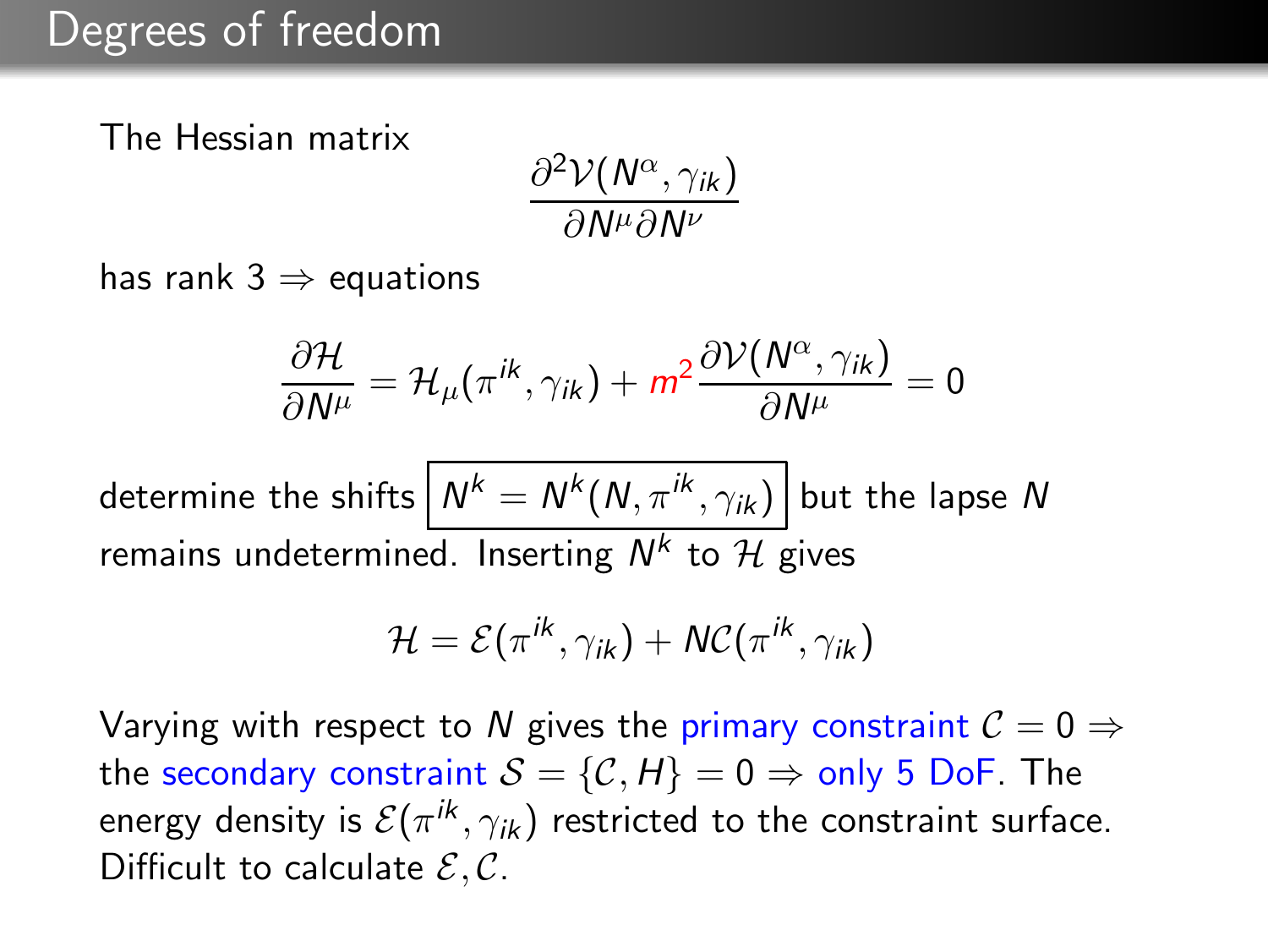# Energy in the s-sector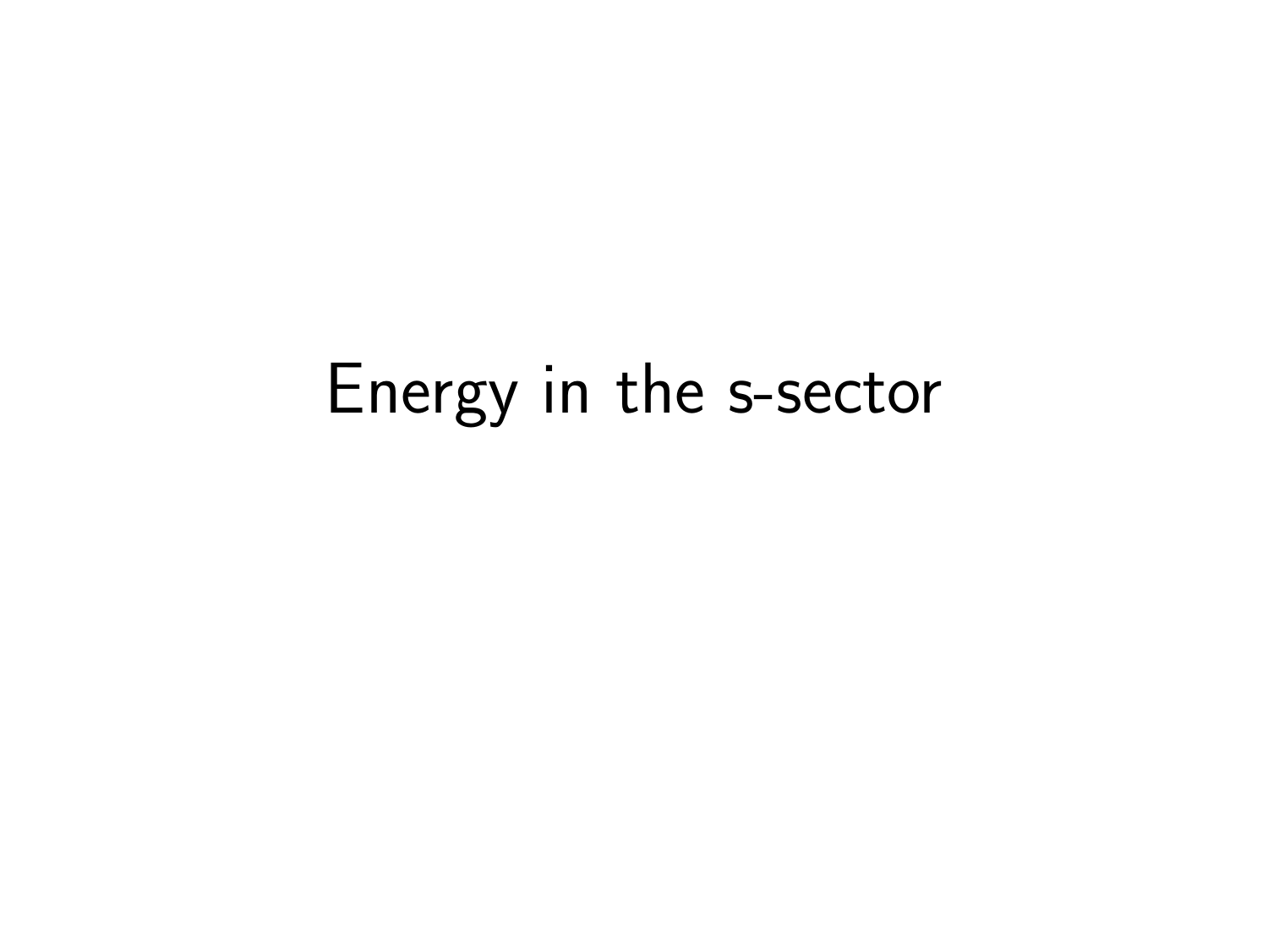$$
ds_g^2 = -N^2 dt^2 + \frac{1}{\Delta^2} (dr + \beta dt)^2 + R^2 (d\theta^2 + \sin^2 \theta d\varphi^2)
$$
  

$$
ds_f^2 = -dt^2 + dr^2 + r^2 (d\theta^2 + \sin^2 \theta d\varphi^2)
$$

where  $N, \beta, \Delta, R$  depend on t, r. With the canonical momenta  $p_{\Lambda} = \partial \mathcal{L}/\partial \dot{\Lambda}$  and  $p_R = \partial \mathcal{L}/\partial \dot{R}$  the Hamiltonian

$$
\mathcal{H} = \dot{\Delta}\pi_{\Delta} + \dot{R}\pi_{R} - \mathcal{L} = N\mathcal{H}_{0} + \beta\mathcal{H}_{r} + m^{2}\mathcal{V}
$$

where

$$
\mathcal{H}_0 = \frac{\Delta^3}{4R^2} p_\Delta^2 + \frac{\Delta^2}{2R} p_\Delta p_R + \Delta RR'^2 + 2R(\Delta R')' - \frac{1}{\Delta},
$$
  

$$
\mathcal{H}_r = \Delta p_\Delta' + 2\Delta' p_\Delta + R' p_R
$$

Phase space is spanned by 4 variables  $\Delta, R, p_{\Delta}, p_{R} \equiv (q^{i}, p_{k}).$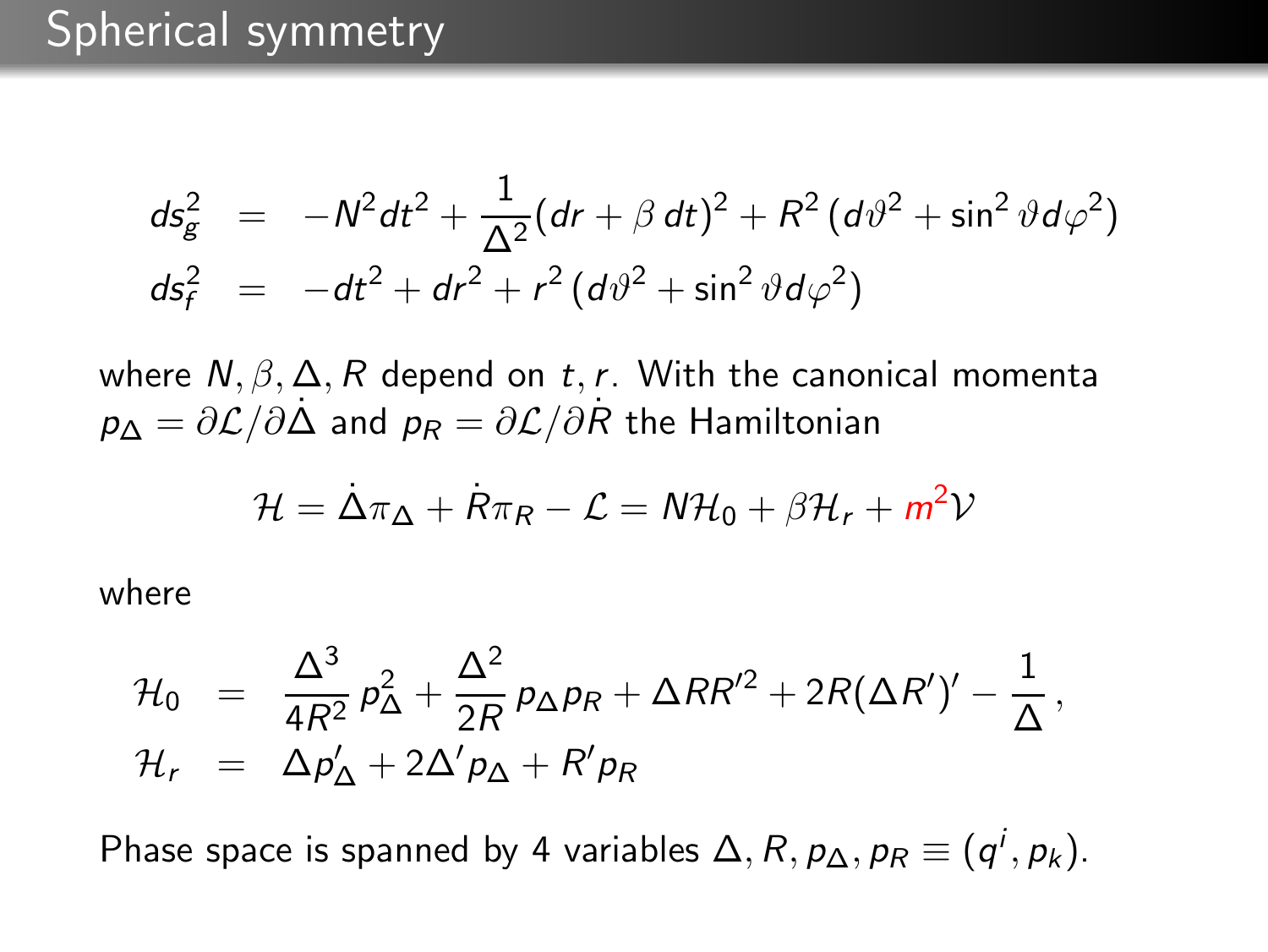$\bullet$   $m = 0 \Rightarrow$  varying H with respect to N,  $\beta$  yields 2 first class constraints  $\mathcal{H}_0 = 0$ ,  $\mathcal{H}_r = 0 \Rightarrow$  there are  $4 - 2 - 2 = 0$ independent variables  $\Rightarrow$  no dynamics  $=$  Birkhoff theorem.

 $\circ$  m  $\neq$  0 and generic  $\mathcal{V} \Rightarrow$ 

$$
\mathcal{H}_0 + m^2 \frac{\partial \mathcal{V}}{\partial N} = 0, \qquad \mathcal{H}_r + m^2 \frac{\partial \mathcal{V}}{\partial \beta} = 0,
$$

 $\Rightarrow N = N(q^i, p_k)$ ,  $\beta = \beta(q^i, p_k)$ , no constraints  $\Rightarrow$  all 4 phase space variables are independent  $\Rightarrow$ 

2 Do $F=$ scalar graviton $+$ ghost

Inserting  $N(q^i, p_k)$ ,  $\beta(q^i, p_k)$  to  $\mathcal{H}$ , the result is unbounded from below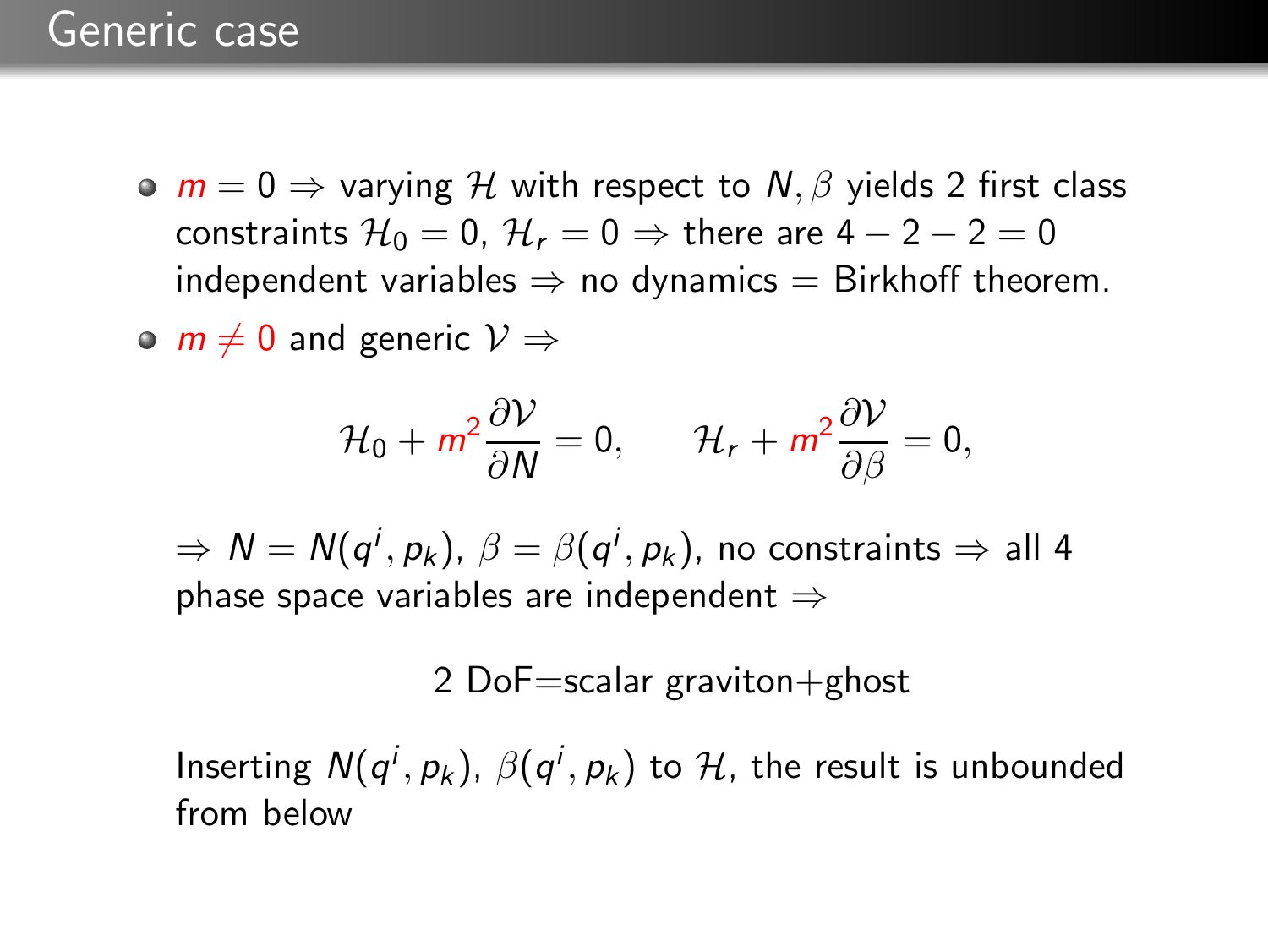dRGT theory

$$
V = \frac{NR^2P_0}{\Delta} + \frac{R^2P_1}{\Delta} \sqrt{(\Delta N + 1)^2 - \beta^2} + R^2P_2,
$$

with

$$
P_n = b_n + 2b_{n+1} \frac{r}{R} + b_{n+2} \frac{r^2}{R^2}.
$$

in which case

$$
\frac{\partial \mathcal{H}}{\partial N} = \mathcal{H}_0 + m^2 \frac{R^2 P_0}{\Delta} + m^2 R^2 P_1 \frac{N\Delta + 1}{\sqrt{(N\Delta + 1)^2 - \beta^2}} = 0
$$
  

$$
\frac{\partial \mathcal{H}}{\partial \beta} = \mathcal{H}_r - m^2 \frac{R^2 P_1}{\Delta} \frac{\beta}{\sqrt{(N\Delta + 1)^2 - \beta^2}} = 0.
$$

The second of these conditions determines  $\beta$ ,

$$
\beta = (N\Delta + 1)\frac{\Delta \mathcal{H}_r}{Y}
$$

while the first condition gives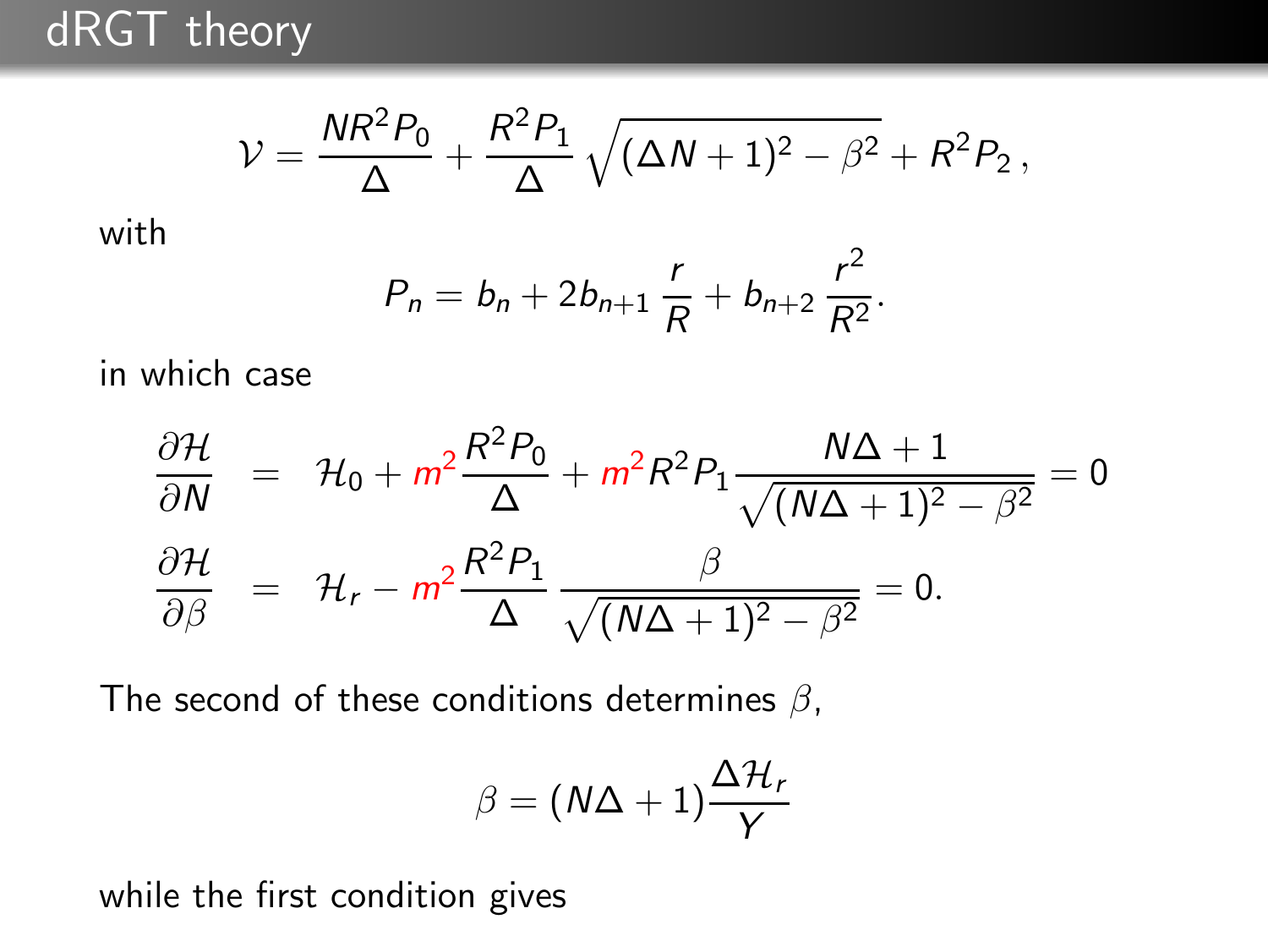$$
C \equiv \mathcal{H}_0 + Y + m^2 \frac{R^2 P_0}{\Delta} = 0
$$

The Hamiltonian becomes  $H = \mathcal{E} + N\mathcal{C}$  where

$$
\mathcal{E} = \frac{Y}{\Delta} + m^2 R^2 P_2 \quad \text{with} \quad Y \equiv \sqrt{(\Delta \mathcal{H}_r)^2 + (m^2 R^2 P_1)^2}
$$

Since  $\{C(r_1), C(r_2)\}=0 \Rightarrow$  the secondary constraint

$$
S = \{C, H\} = \frac{m^4 R^2 P_1^2}{2Y} (\Delta p_{\Delta} + R p_R) - Y \left(\frac{\Delta \mathcal{H}_r}{Y}\right)'
$$

$$
- \frac{\Delta^2 p_{\Delta}}{2R} \left\{ \frac{m^4}{2\Delta Y} \partial_R (R^4 P_1^2) + m^2 \partial_R (R^2 P_2) \right\}
$$

$$
- \frac{m^2 \mathcal{H}_r}{Y} \left\{ \Delta \left(R^2 P_2\right)' + R^2 \partial_r (P_0 - \Delta^2 P_2) \right\} = 0
$$

No ghost.  $E = \int_0^\infty \mathcal{E} dr$  assuming that  $\mathcal{C} = \mathcal{S} = 0$ .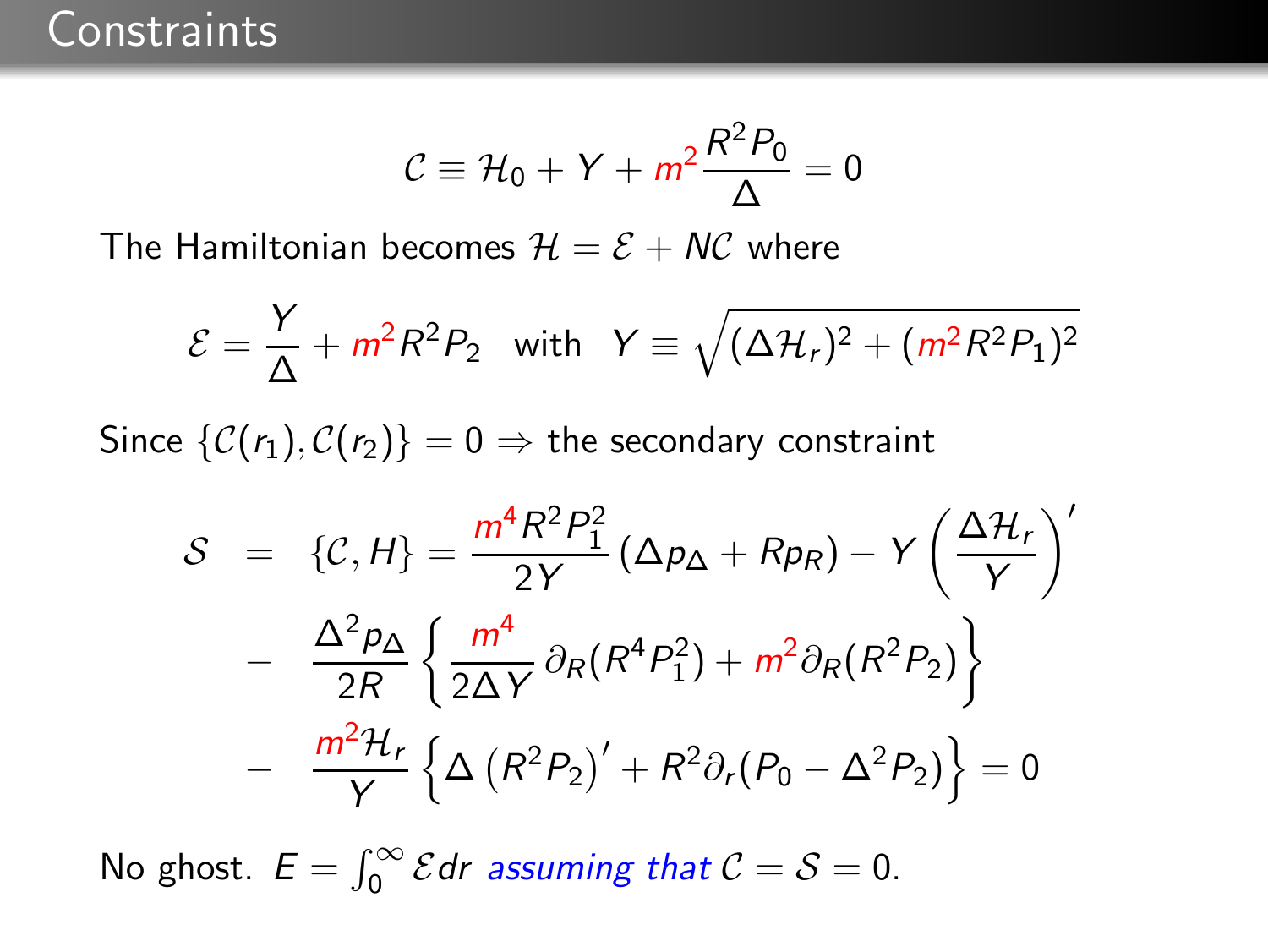Let 
$$
p_{\Delta} = p_R = 0
$$
,  $\Delta = \frac{g}{h}$ ,  $R = rh$ ,  $\Rightarrow$   $S = 0$ ,

$$
\mathcal{C} = -h'' - \frac{2}{x}h' + \frac{h'^2}{2h} - \frac{(xh)'g'}{xg} + \frac{h(1-g^2)}{2x^2g^2} + \frac{h(2-3h)}{2g} + \frac{h(1-6h+6h^2)}{2g^2} = 0,
$$

with  $h_0 \leftarrow h \rightarrow 1$ ,  $1 \leftarrow g \rightarrow 1$  for  $0 \leftarrow x \rightarrow \infty$ ; the energy

$$
\mathcal{E} = \frac{x^2h^2(3h-g-2)}{g}.
$$

Special solutions, also fulfill the Hamilton equations

\n- • 
$$
h = 1
$$
,  $g = 1$ ,  $ds_g^2 = ds_f^2$ ,  $\mathcal{E} = 0$  flat space
\n- •  $h = \frac{1}{2}$ ,  $g = 1$ ,  $ds_g^2 = \frac{1}{4} ds_f^2$ ,  $\mathcal{E} = -3x^2/8$  tachyon universe
\n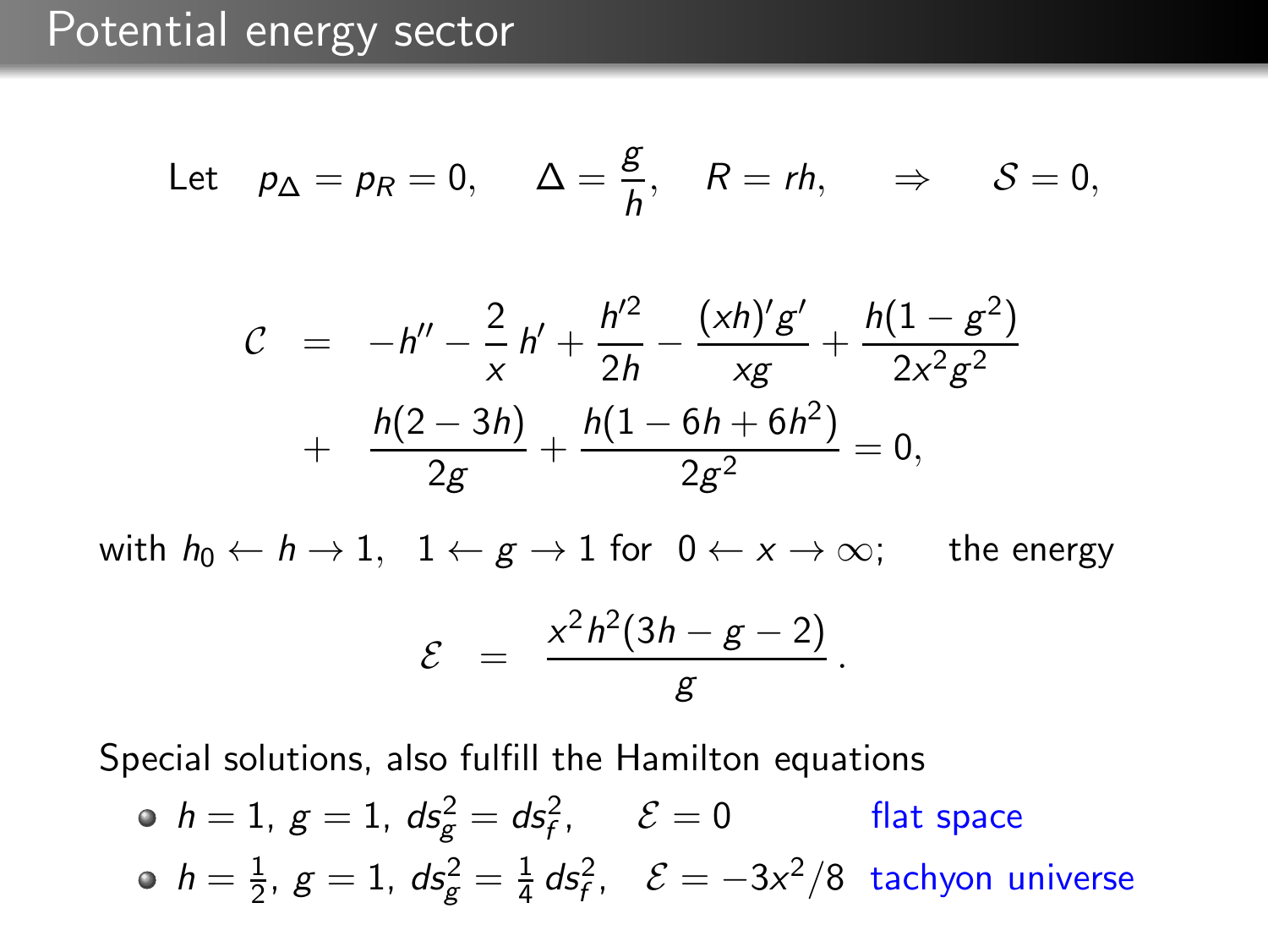#### Solving the constraint

Setting  $g = q h/(x h)'$ , the constraint is solved with

$$
Q = xh(1 - q^2) + x^3h(2h - 1)(h - 1),
$$
  
\n
$$
Q' = r^2h(3h - 2)(q - 1)
$$

for any  $Q(x)$ . Let  $Q = A\Theta(x - x_0)(x - x_0)^p e^{-x}$ 



#### Energy is positive for smooth, asymptotically flat fields.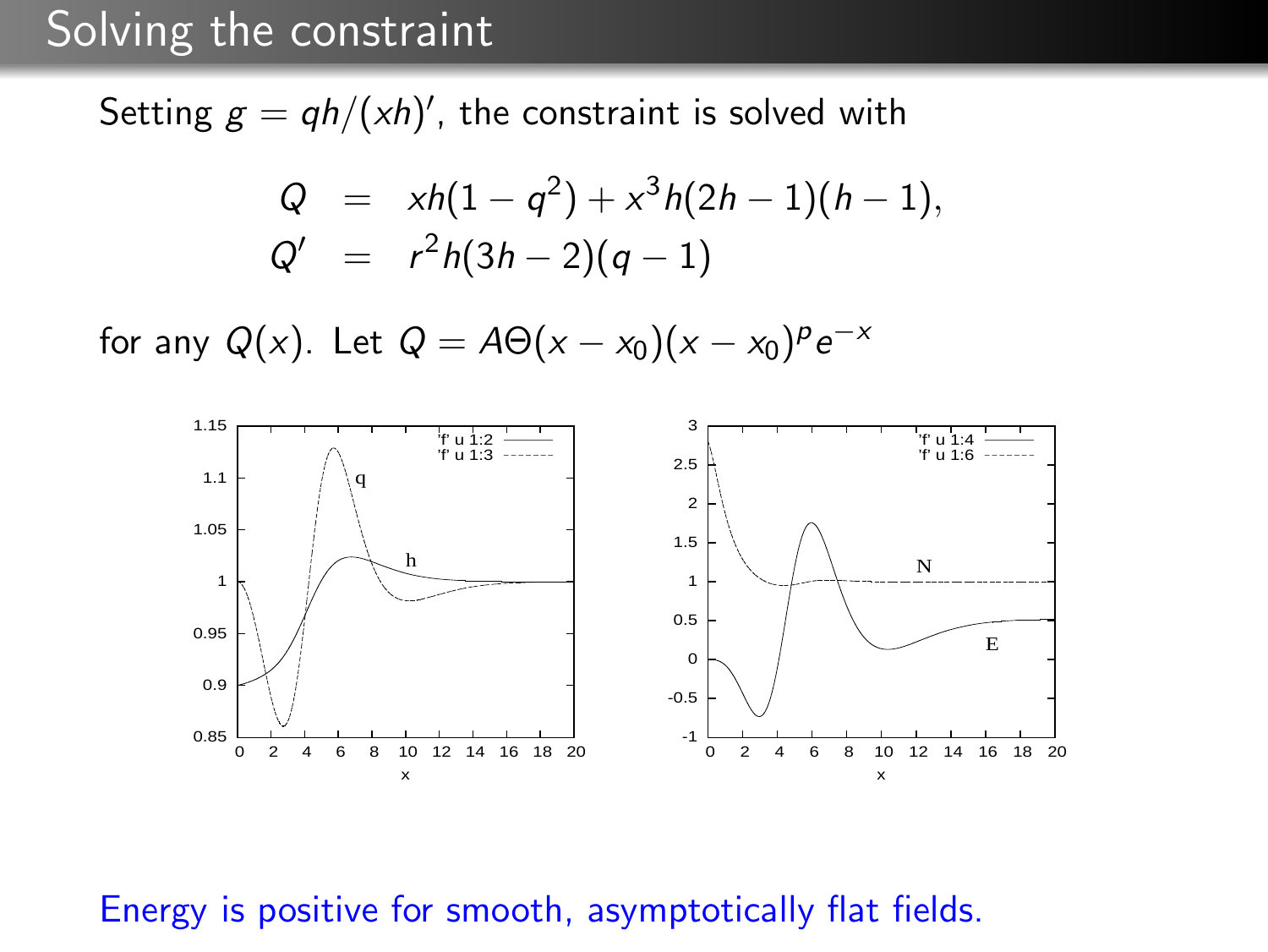Solutions of the constraint with

$$
h_0 \leftarrow h \rightarrow \frac{1}{2}
$$

The energy is negative and infinite. However, this does not affect stability of flat space, because the asymptotic condition at infinity is different:

 $h_0 \leftarrow h \rightarrow 1$  flat space branch  $h_0 \leftarrow h \rightarrow \frac{1}{2}$  tachyon branch

Negative energies comprise a disjoint branch and so they are harmless.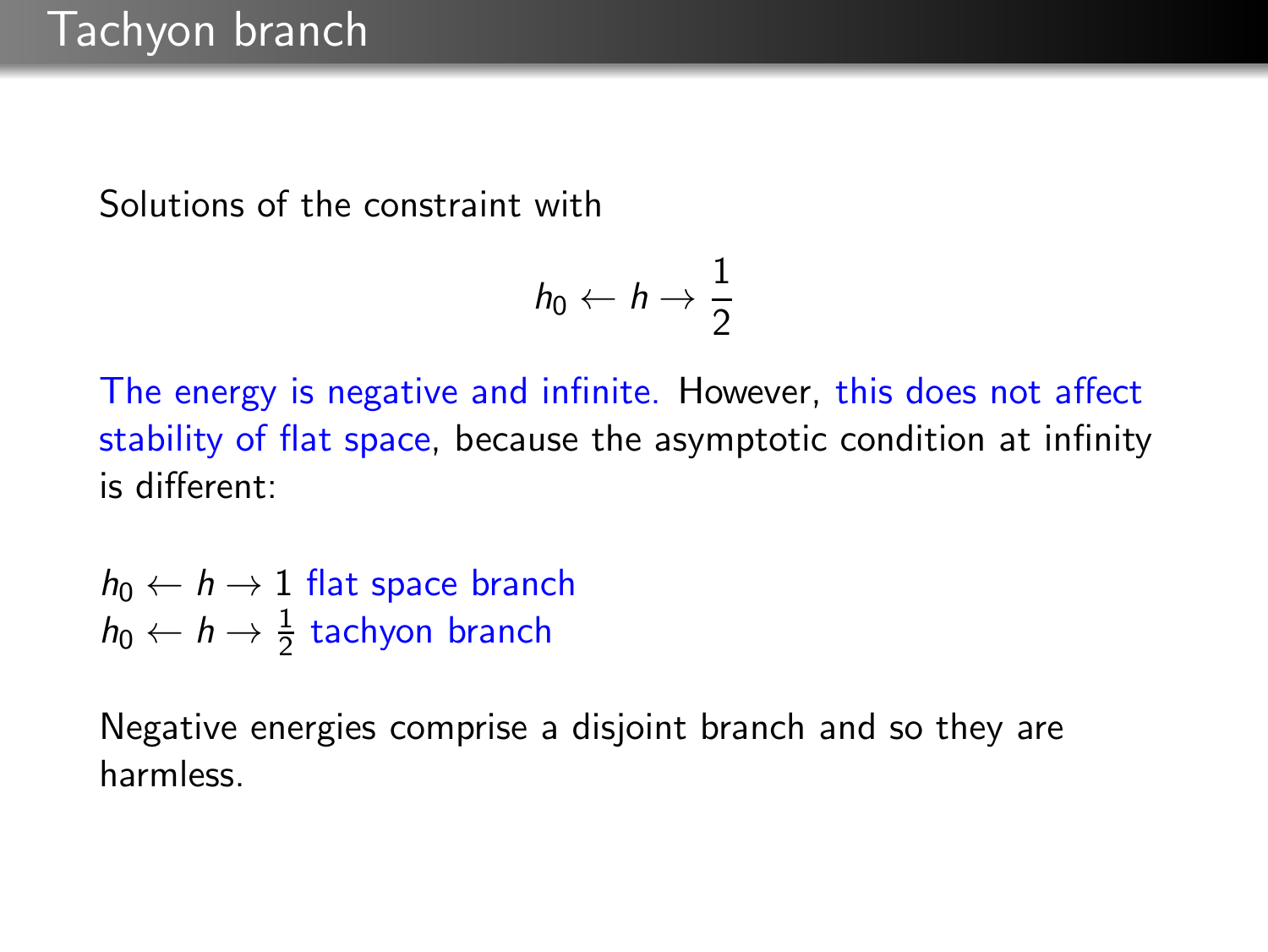There are solutions which start from the tachyon branch at the origin and approach the flat space at infinity. The energy is finite and negative – tachyon bubbles.



Does this affect the stability of flat space ?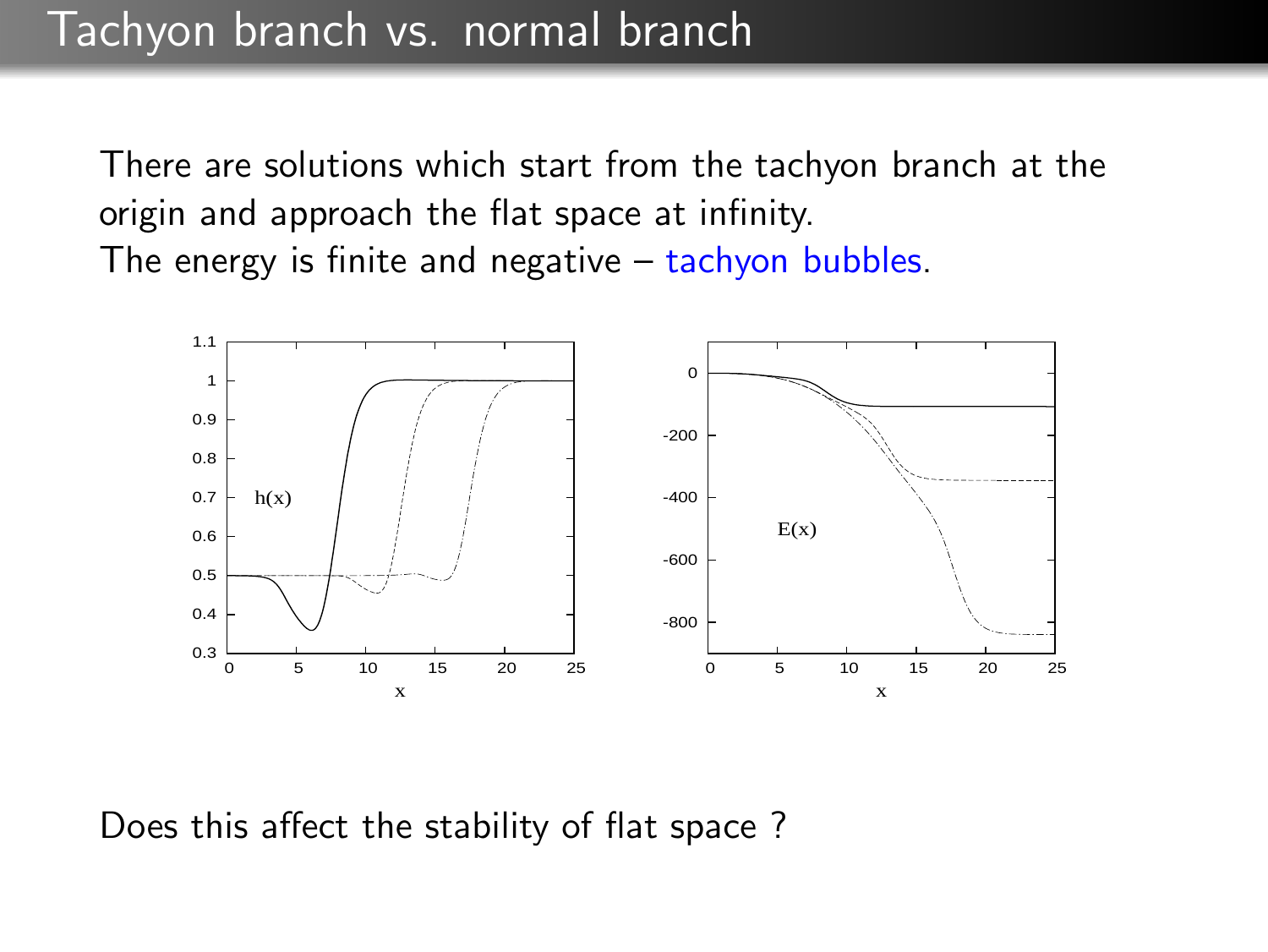

The lapse N is singular. Can be proven for  $c_3 = c_4 = 0$ . For other values of the parameters – numerical evidence. One does not find negative energy solutions which would describe initial data for a decay of flat space  $\Rightarrow$  negative energy decouple and are harmless.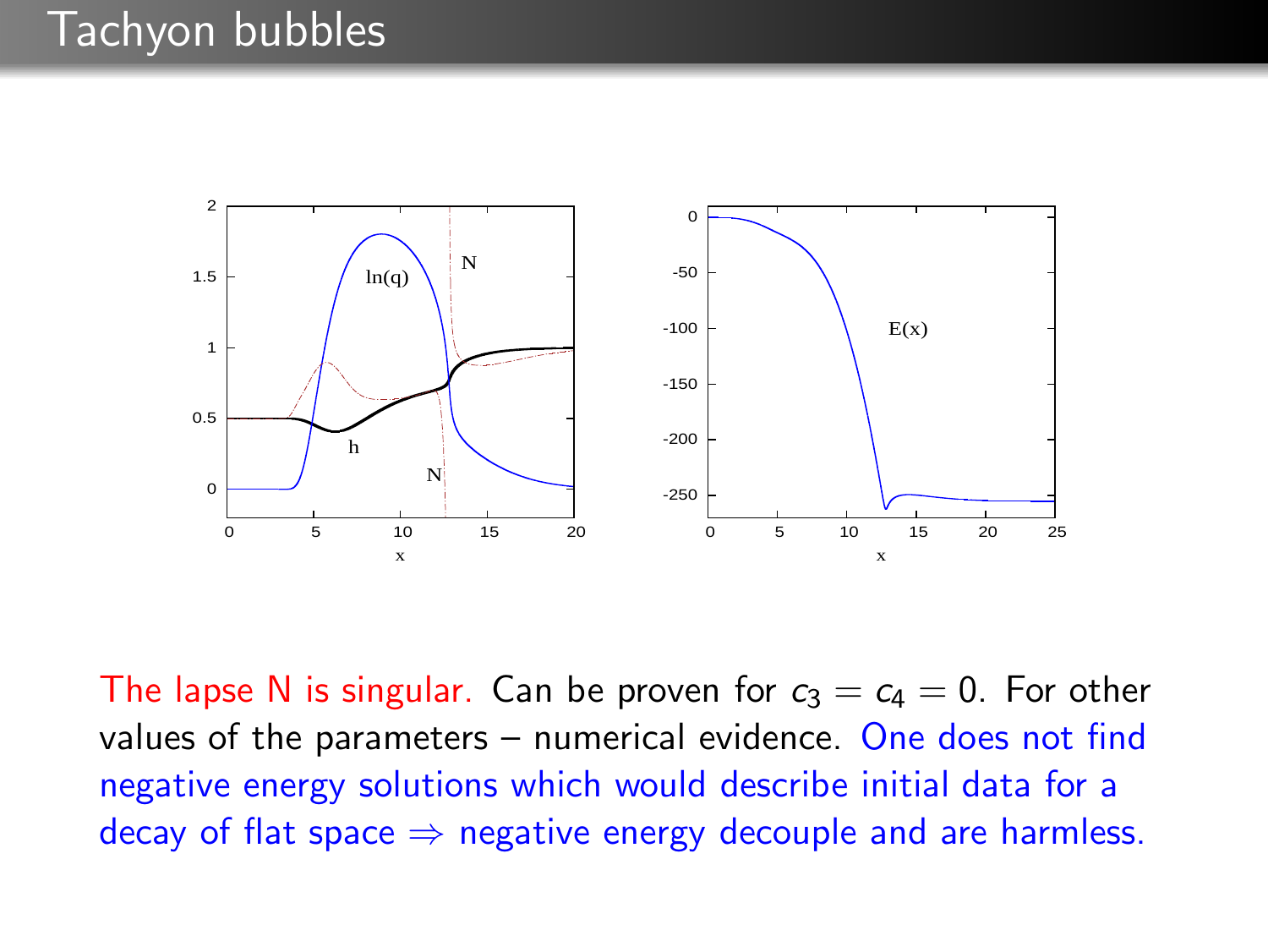- Two constraints of the dRGT massive gravity remove one of the 2 DoF in s-sector  $\Rightarrow$  only 1 DoF propagates.
- If is natural to think that the removed mode is the ghost. Then the energy should be positive, but in fact it is unbounded from below.
- However, for smooth deformations of flat space the energy is positive – the physical sector. It seems that negative energy states belong to disjoint sectors, so they are harmless.
- $\Rightarrow$  The evidence that the theory is healthy in its physical sector, where the energy is positive and the ghost is suppressed.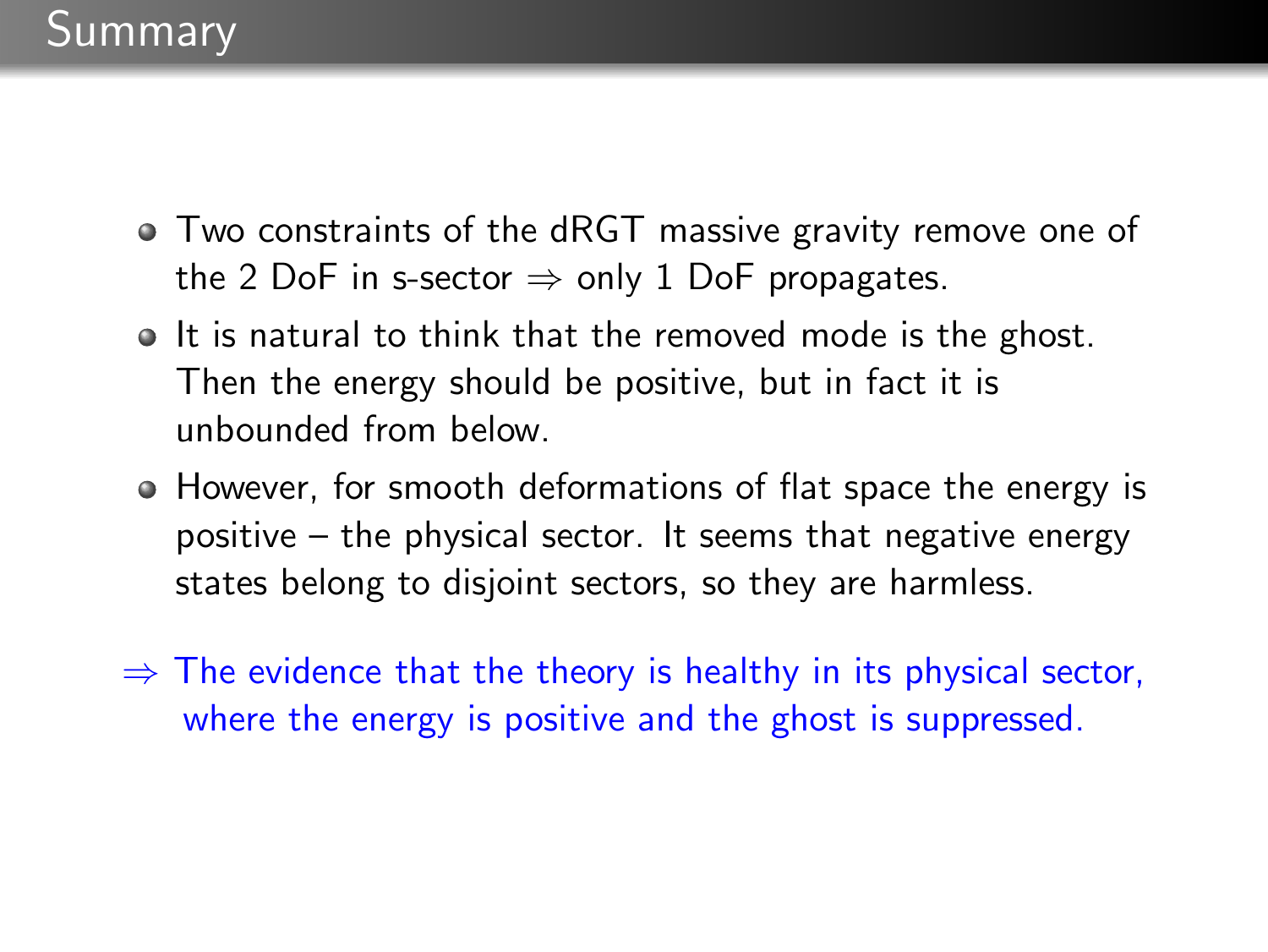# **Cosmologies**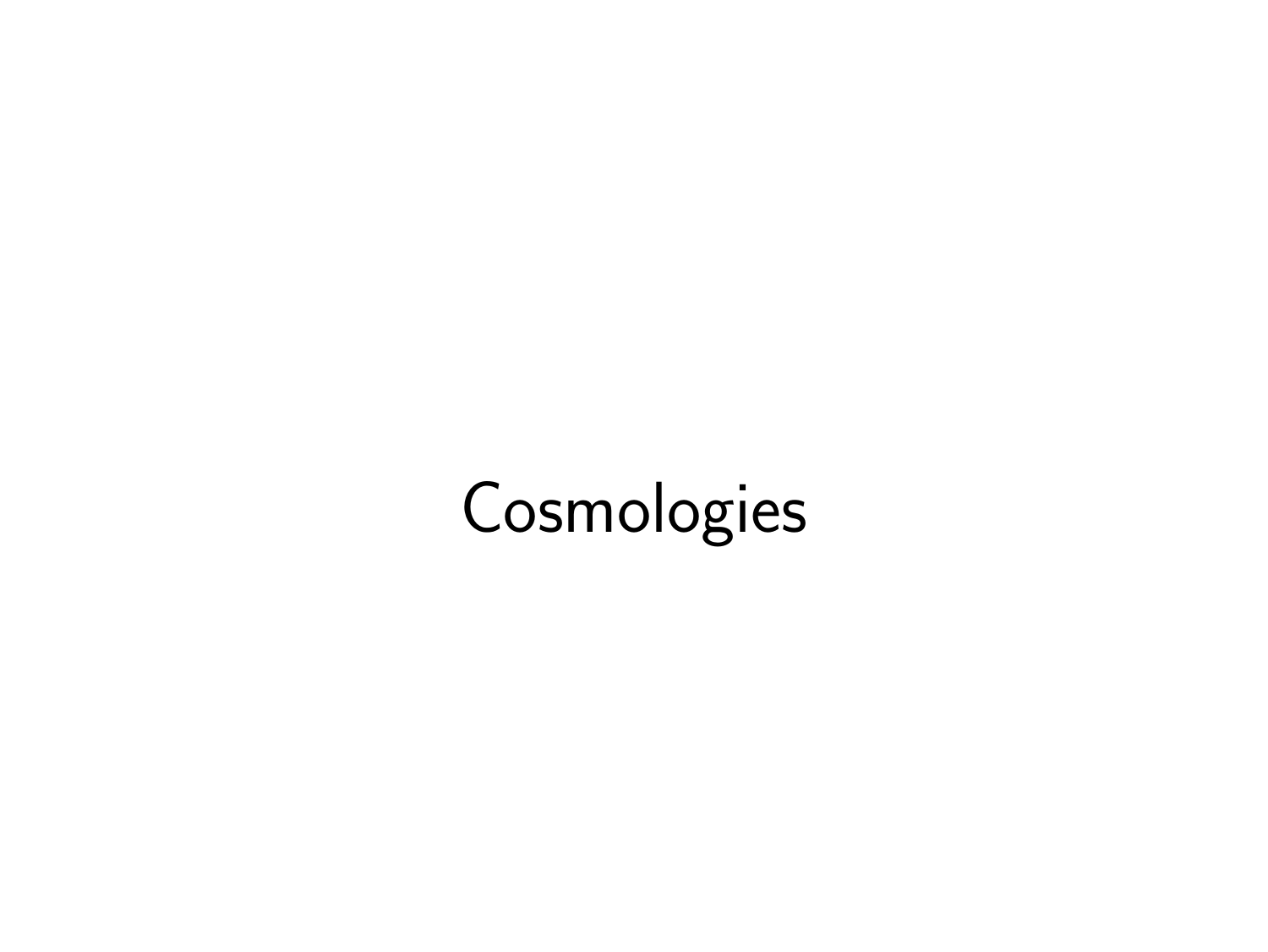#### Massive gravity FLRW

De Sitter:

$$
ds_g^2 = \alpha^2 \left( -dt^2 + dr^2 + dX_1^2 + dX_2^2 + dX_3^2 \right)
$$

with  $\alpha=\sqrt{3/\Lambda}$ ,  $\Lambda=m^2f(b_k)$ ,

$$
-t^2 + r^2 + X_1^2 + X_2^2 + X_3^2 = 1
$$

while

$$
ds_f^2 = \alpha^2 u^2 \left( -dT^2 + dX_1^2 + dX_2^2 + dX_3^2 \right)
$$

where u is a constant,  $T(t, r)$  fulfills

$$
\dot{T}^2 - T'^2 = 1
$$

 $\Rightarrow$  infinitely many solutions. Only the  $T = t$  solution has been studied. The g-metric can be generalized to the FLRW for a matter+Λ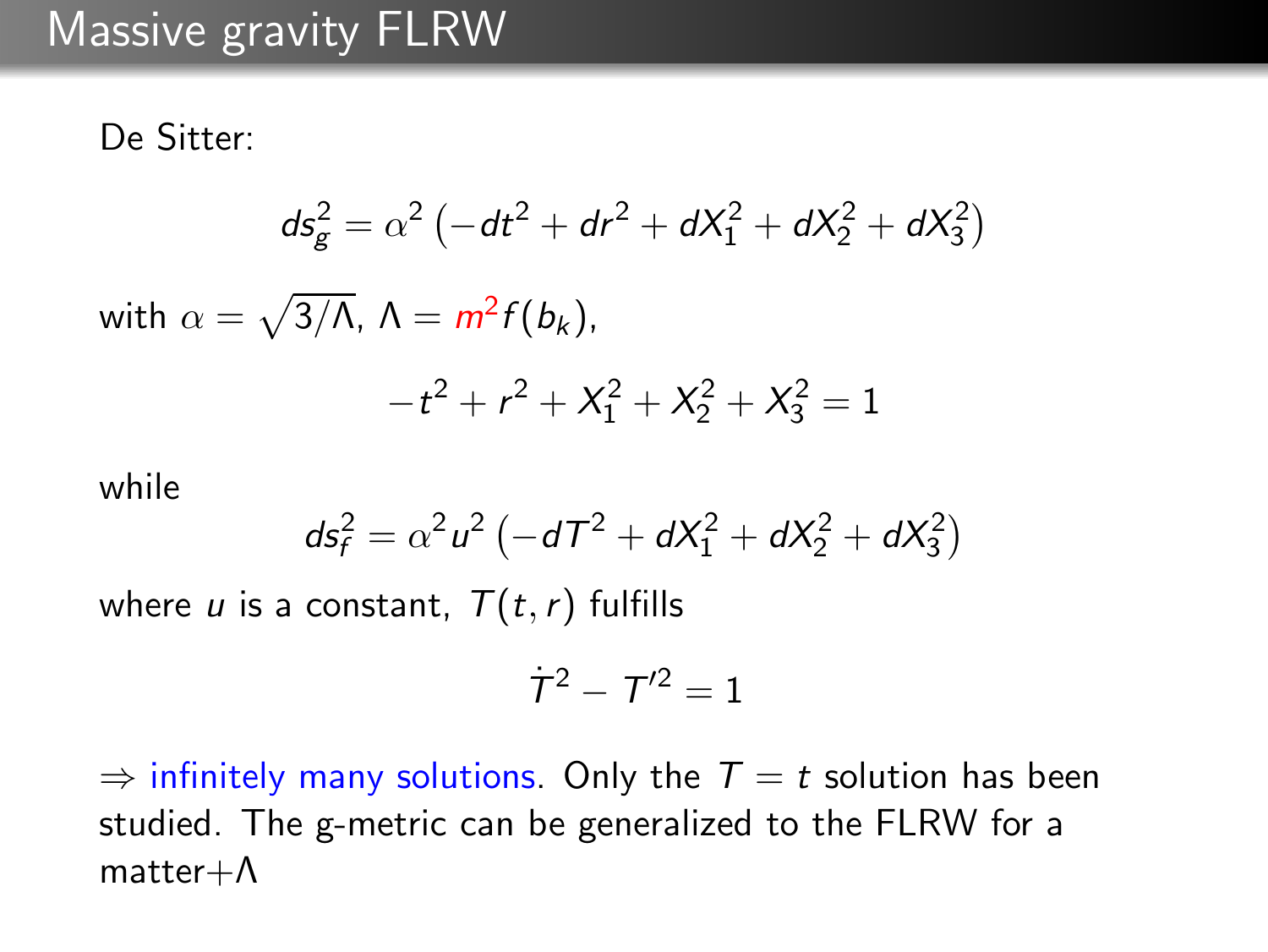$$
S = \frac{1}{2(\kappa \cos \eta)^2} \int R\sqrt{-g} d^4x + \frac{1}{2(\kappa \sin \eta)^2} \int R\sqrt{-f} d^4x
$$

$$
- \frac{m^2}{\kappa^2} \int \mathcal{U}\sqrt{-g} d^4x + S_m[g, g-matter] + S_m[f, f-matter];
$$

two gravitons, one massless and one massive. Equations

$$
G_{\lambda}^{\rho} = m^2 \cos^2 \eta \, T_{\lambda}^{\rho} + \kappa^2 T_{\lambda}^{[m] \rho},
$$
  

$$
G_{\lambda}^{\rho} = m^2 \sin^2 \eta \, T_{\lambda}^{\rho} + \kappa^2 T_{\lambda}^{[m] \rho},
$$

Massive gravity for  $\eta \to 0$  if  $f_{\mu\nu}$  becomes flat.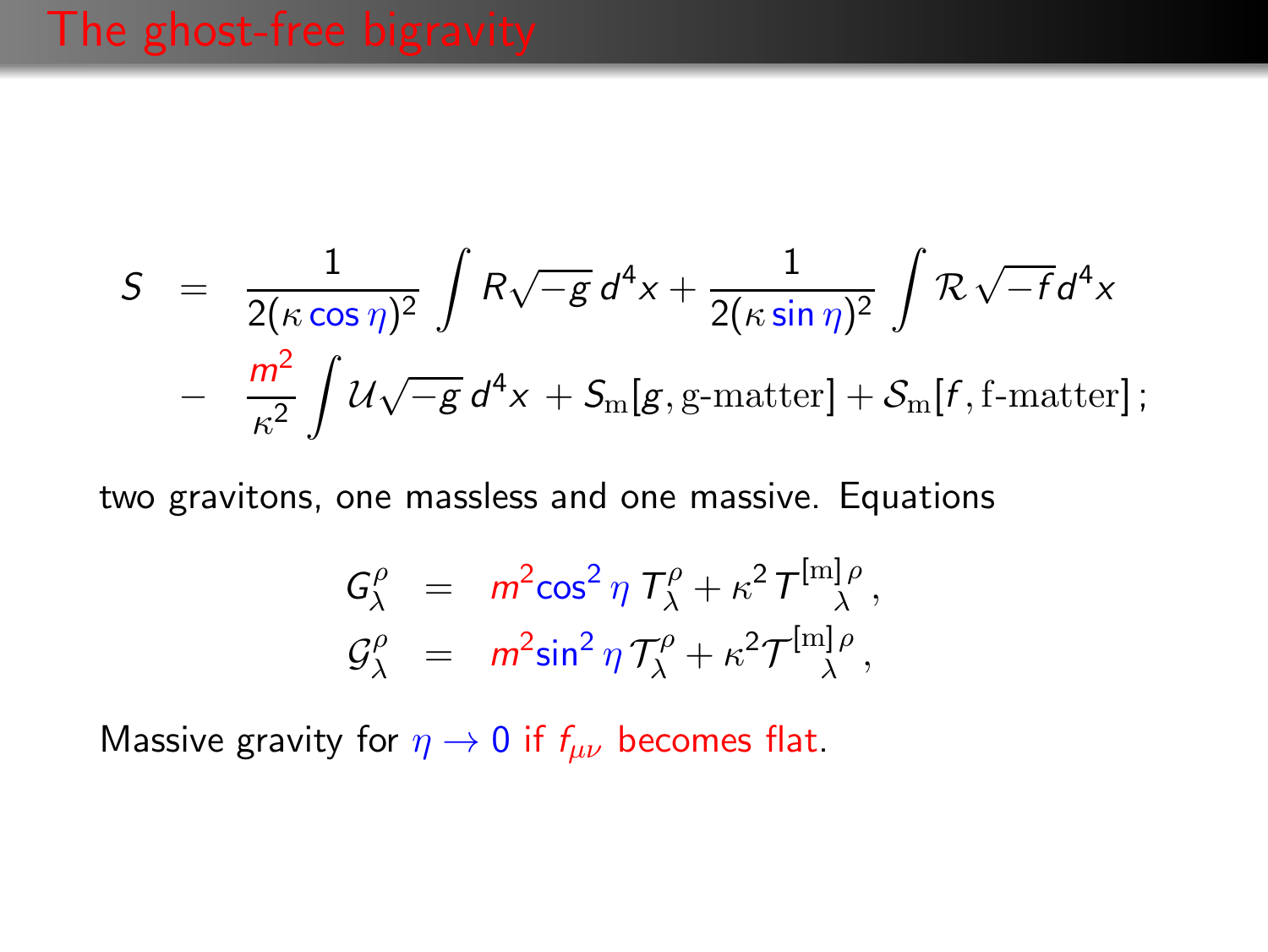#### Bigravity FLRW

$$
ds_g^2 = -dt^2 + \mathbf{a}^2(t) \left( \frac{dr^2}{1 - kr^2} + r^2 d\Omega^2 \right),
$$
  

$$
\mathbf{a}^2 - \frac{\mathbf{a}^2}{3} (\Lambda + \rho) = -k,
$$

where  $\Lambda = m^2 f(b_k)$ , and

$$
ds_f^2 = -\Delta(U) dT^2 + \frac{dU^2}{\Delta(U)} + U^2 d\Omega^2.
$$
 (AdS)

where  $U(t,r) = u \, \mathbf{a}(t) \, r$  and  $\Delta(U) = 1 - \frac{\Lambda_f}{3} \, U^2$  and while  $\mathcal{T}(t,r)$ fulfills a PDE

$$
\mathbf{a}\,\sqrt{1-kr^2}\,(\,\dot{U}\,T'-\,\dot{T}\,U')-u^2\mathbf{a}^2+u\mathbf{a}\sqrt{\frac{A_+A_-}{\Delta}}=0\quad (\dagger)
$$

with  $A_{\pm} = \mathbf{a} \left( \Delta \dot{T} \pm \dot{U} \right) + \sqrt{1 - kr^2} (U' \pm \Delta T')$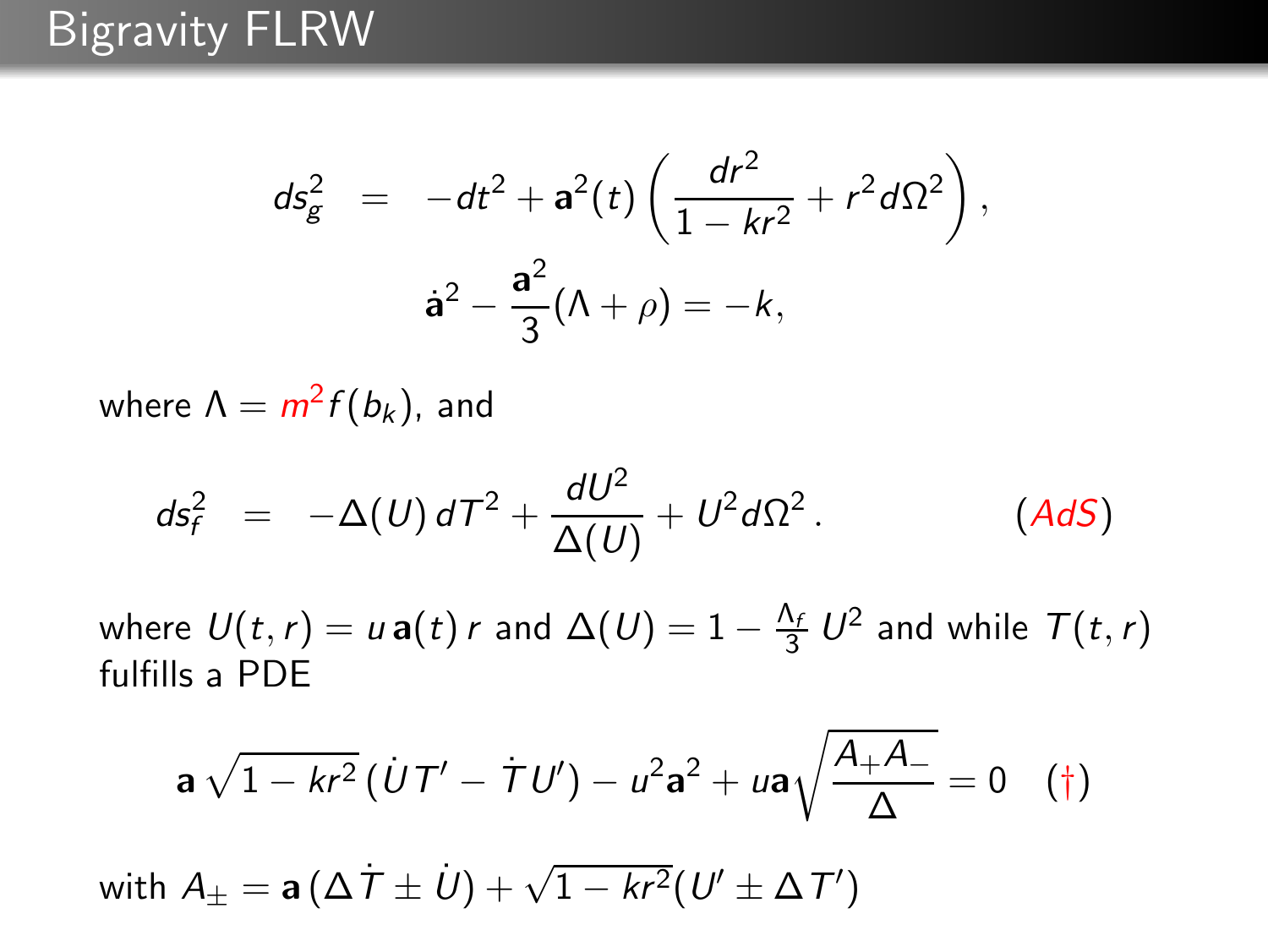#### More complex FLRW

$$
ds_g^2 = -dt^2 + e^{2\Omega} \left( \frac{dr^2}{1 - kr^2} + r^2 d\Omega^2 \right), \qquad k = 0, \pm 1
$$
  

$$
ds_f^2 = -A^2 dt^2 + e^{2\mathcal{W}} \left( \frac{dr^2}{1 - kr^2} + r^2 d\Omega^2 \right).
$$

#### **With**

$$
\left[\left(e^{\mathcal{W}}\right)^{\cdot}-\mathcal{A}\left(e^{\Omega}\right)^{\cdot}\right]=0
$$

the equations reduce to a Friedman equation

$$
\dot{\mathbf{a}}^2 + U(\mathbf{a}) = -k
$$

where  $\mathbf{a}=2e^{\Omega}$  and  $\mathrm{U}(\mathbf{a})$  is determined by roots of an algebraic equations. There are several roots  $\Rightarrow$  several types of U(a), and several different type of solutions.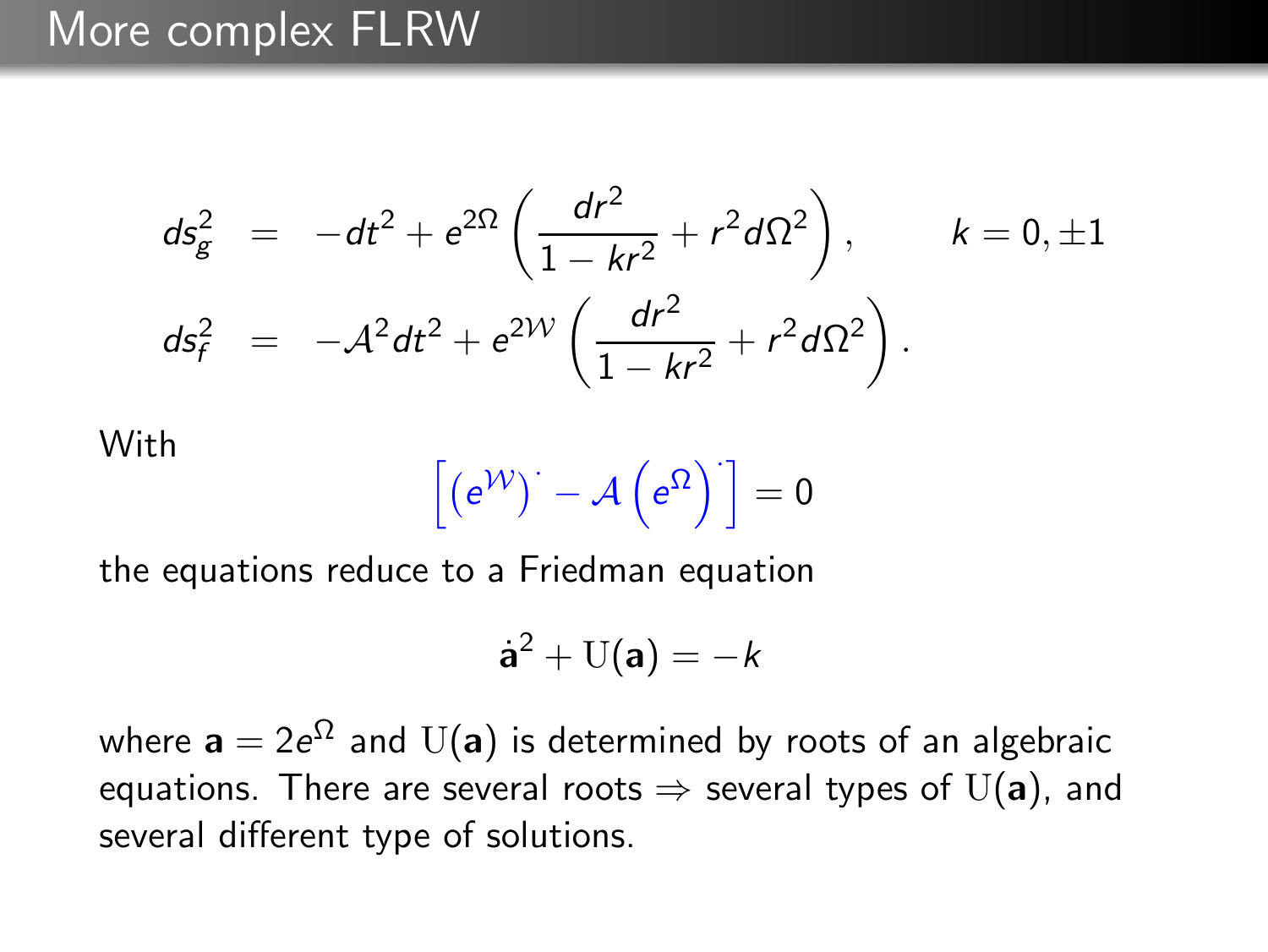#### Effective potential – physical and exotic cosmologies



 $\frac{\text{physical:}}{\rho \gg m^2} T_0^0$  for small **a**,  $\rho \ll m^2 T_0^0$  for large **a** <u>exotic</u>:  $\rho \ll m^2 T_0^0$  for any **a**.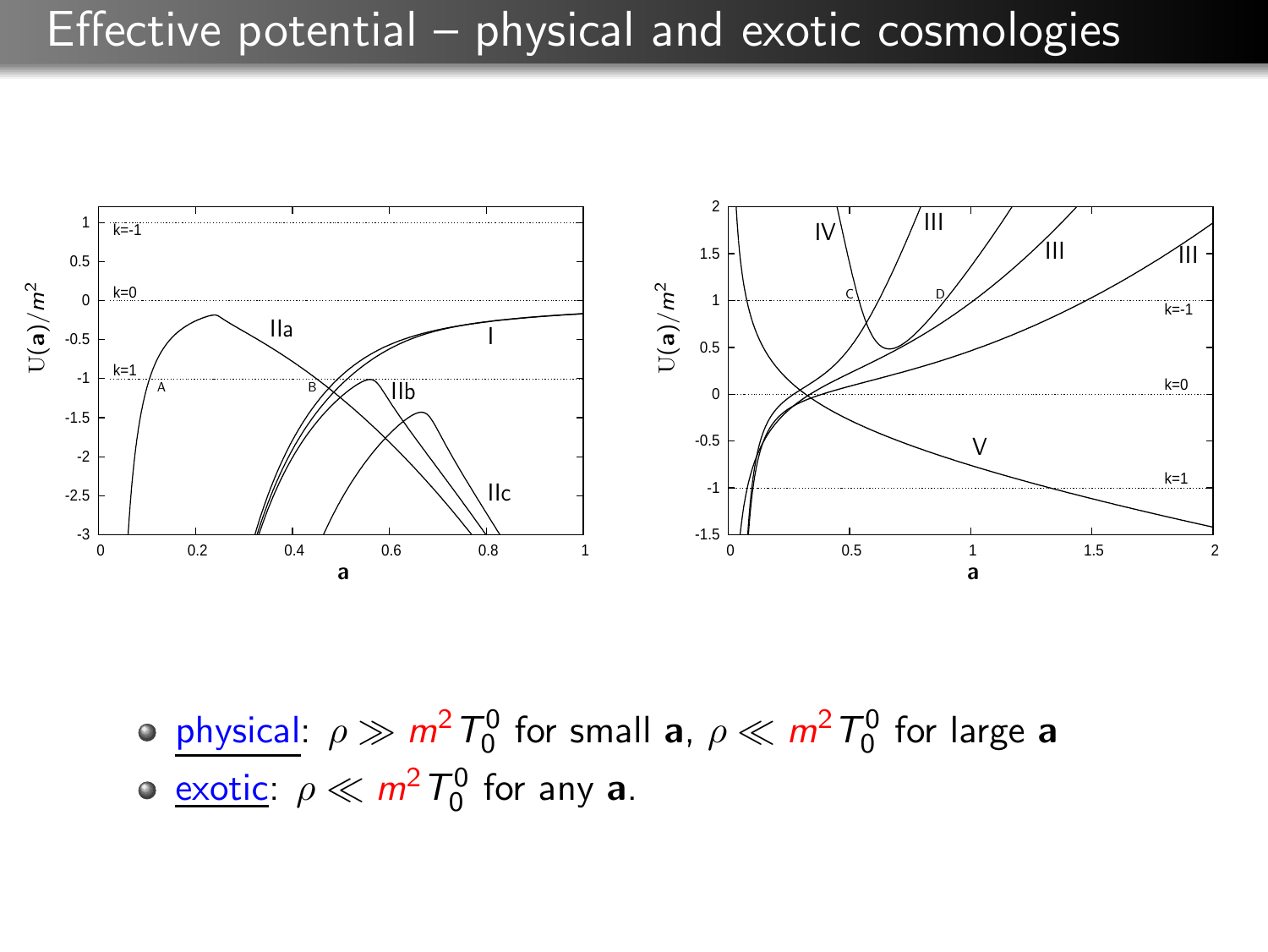#### Anisotropic cosmologies

#### Bianchi class A types



If  $h_{ab}$ ,  $\mathcal{H}_{ab}$  are diagonal  $\Rightarrow G_r^0 = G_r^0 = 0 \Rightarrow$  no radial fluxes.

 $h_{ab} = \text{diag}[\alpha_1^2, \alpha_2^2, \alpha_3^2], \quad \mathcal{H}_{ab} = \text{diag}[\mathcal{A}_1^2, \mathcal{A}_2^2, \mathcal{A}_3^2].$ 

Kei-ichi Maeda, M.S.V. 2013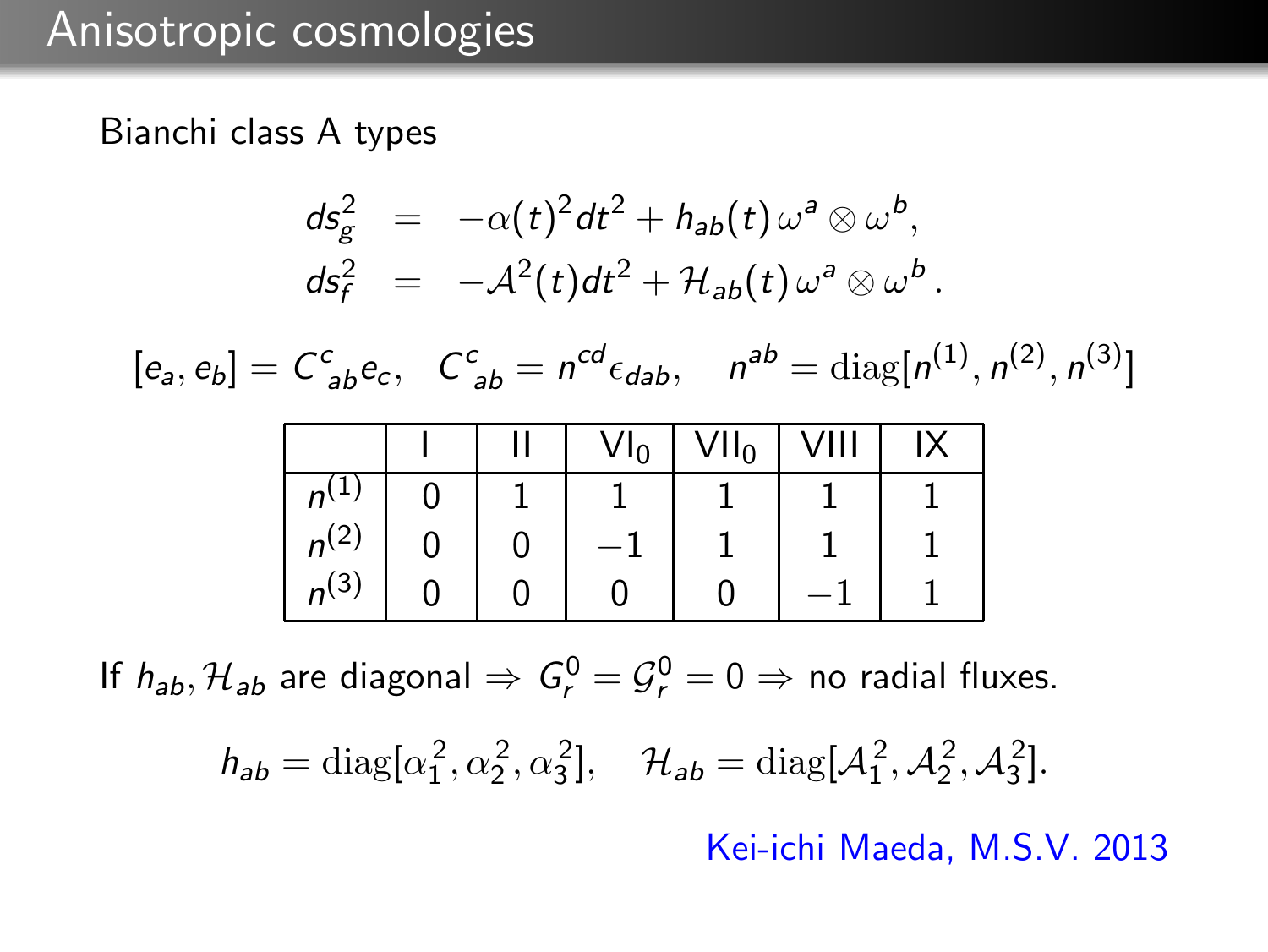## **Parametrization**

$$
ds_g^2 = -\alpha^2 dt^2 + dl_g^2, \quad ds_f^2 = -\mathcal{A} dt^2 + dl_f^2
$$
  
\n
$$
dl_g^2 = e^{2\Omega} \left( e^{2\beta_+ + 2\sqrt{3}\beta_-} (\omega^1)^2 + e^{2\beta_+ - 2\sqrt{3}\beta_-} (\omega^2)^2 + e^{-4\beta_+} (\omega^3)^2 \right)
$$
  
\n
$$
dl_f^2 = e^{2\mathcal{W}} \left( e^{2\beta_+ + 2\sqrt{3}\beta_-} (\omega^1)^2 + e^{2\beta_+ - 2\sqrt{3}\beta_-} (\omega^2)^2 + e^{-4\beta_+} (\omega^3)^2 \right)
$$

In the Bianchi I case  $\omega^a = dx^a$ .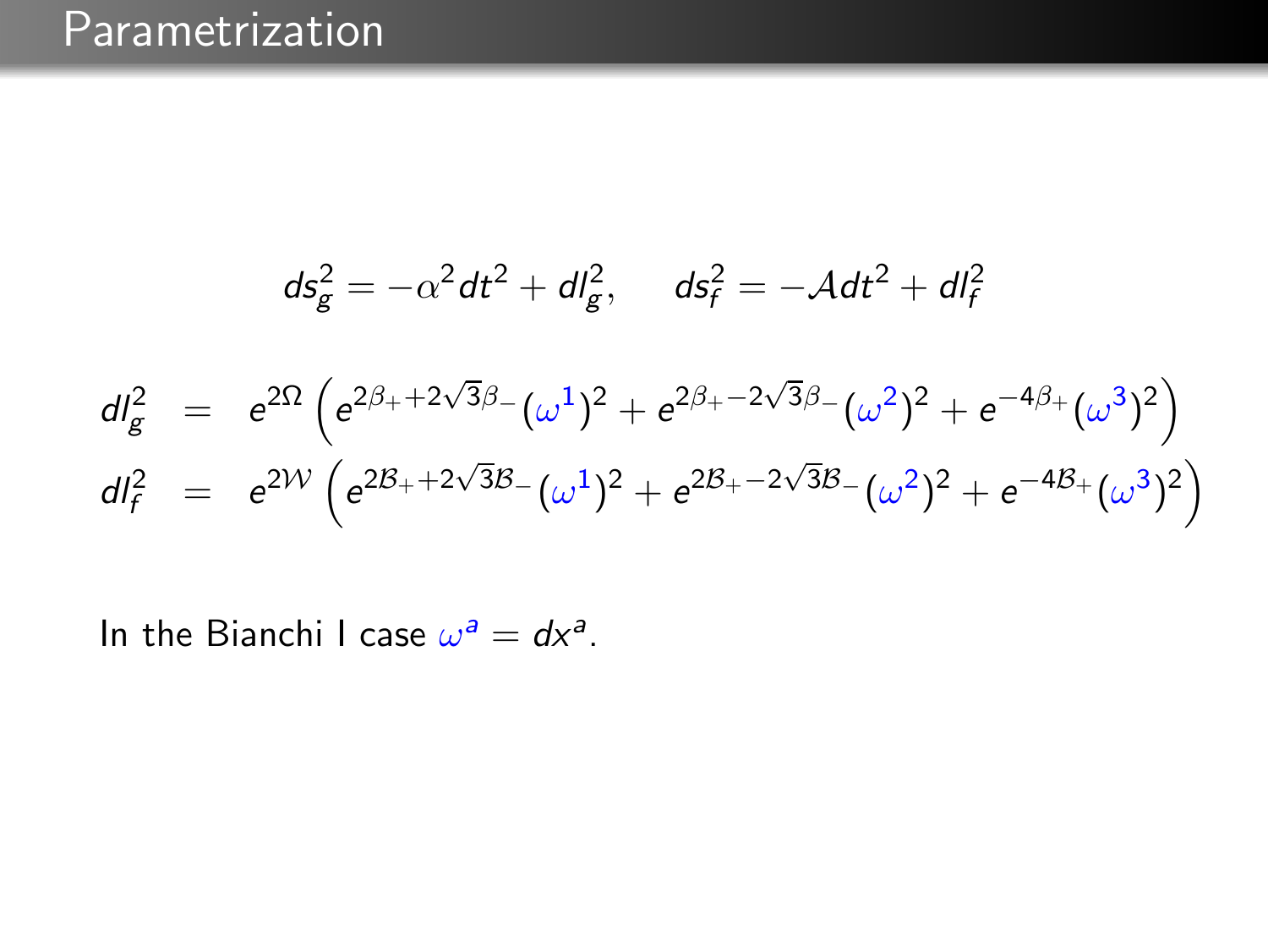At the initial moment  $t = t_0$  the universe is chosen to be an anisotropic deformation of a finite size FLRW. The f-sector is empty,  $\rho_f = 0$ ; the g-sector contains radiation + dust,

$$
\rho_{\rm g} = 0.25 \times e^{-4\Omega} + 0.25 \times e^{-3\Omega}
$$

For all Bianchi types, the solutions rapidly approach a state with a constant expansion rate and constant and non-zero anisotropies  $=$ late time attractor.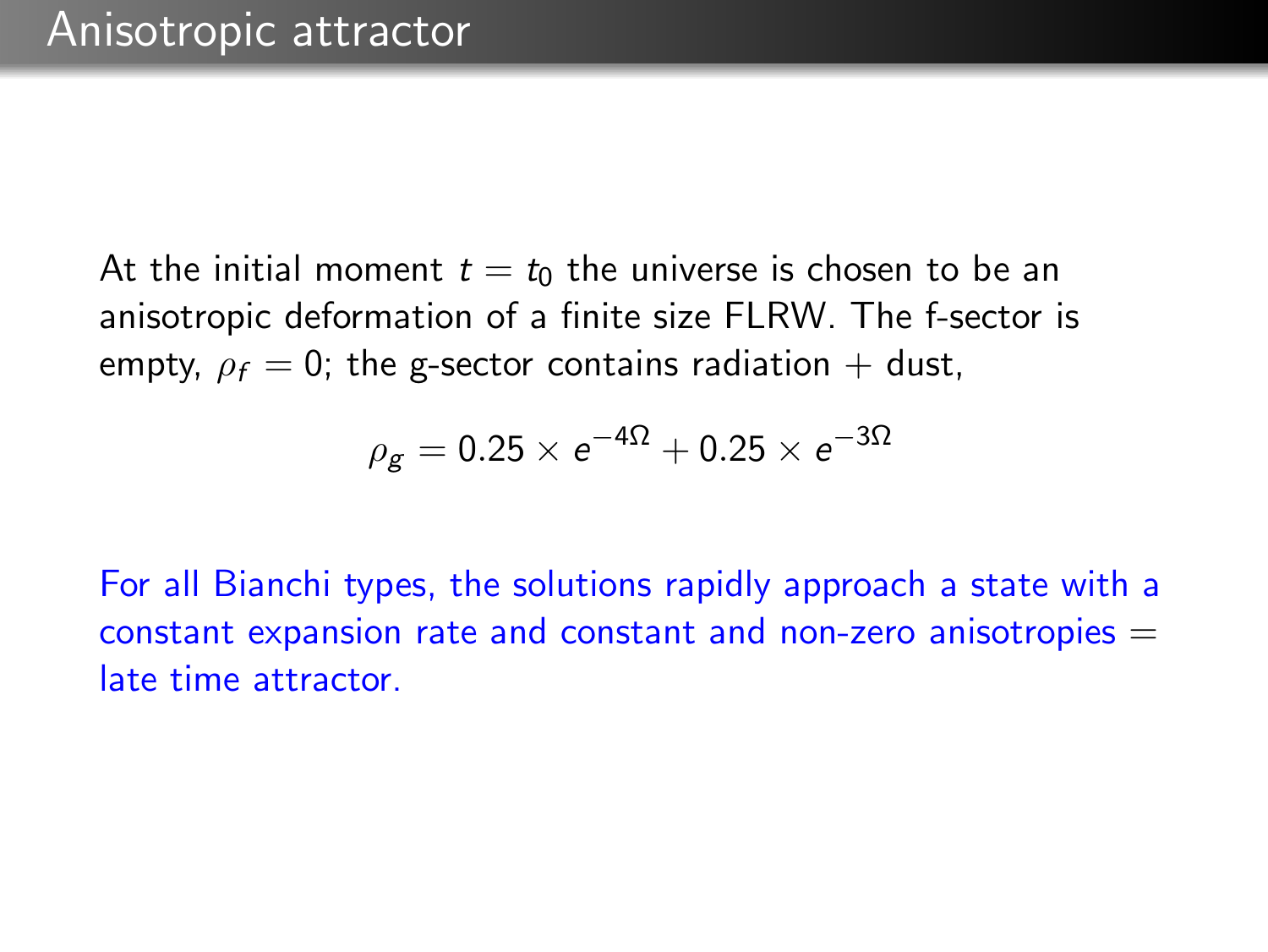At late times anisotropy parameters oscillate around constant values

$$
\beta_{\pm}(t) \rightarrow \beta_{\pm}(\infty) + \text{const.} \times e^{-3Ht/2} \cos(H\omega t) \n\beta_{\pm}(t) \rightarrow \beta_{\pm}(\infty) + \text{const.} \times e^{-3Ht/2} \cos(H\omega t)
$$

The shear energy in bigravity

$$
\dot{\beta}_+^2 + \dot{\beta}_-^2 \sim e^{-3\Omega} \sim 1/a^3
$$

falls off as the energy of a non-relativistic  $(dark ?)$  matter. In GR one has

$$
\dot{\beta}_+^2 + \dot{\beta}_-^2 \sim e^{-6\Omega} \sim 1/a^6
$$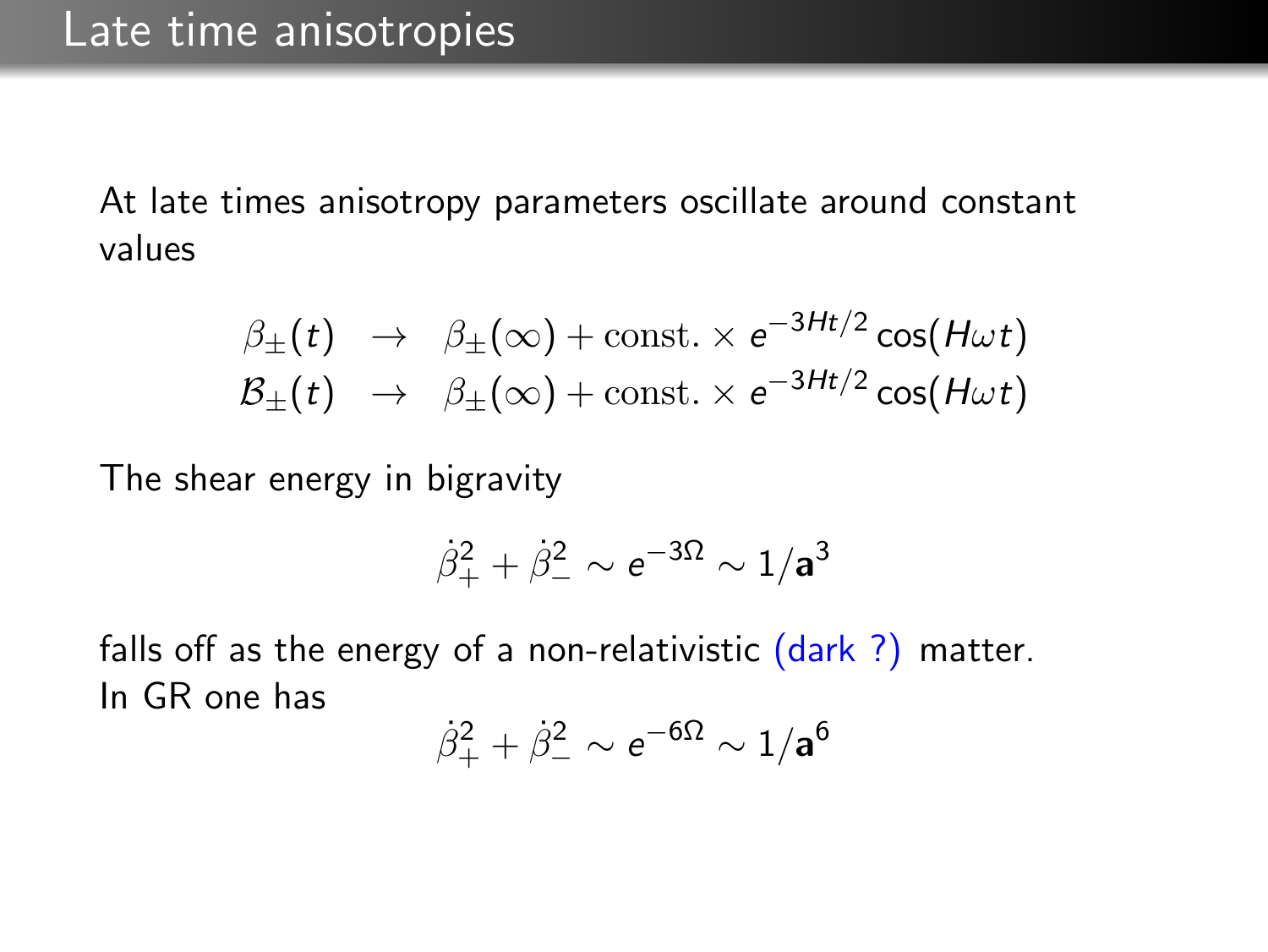#### Near singularity behaviour



When continued to the past, the solutions show a singularity where both  $e^{\Omega}$  and  $e^{\mathcal{W}}$  vanish. For Bianchi IX anisotropies start fluctuating near singularity.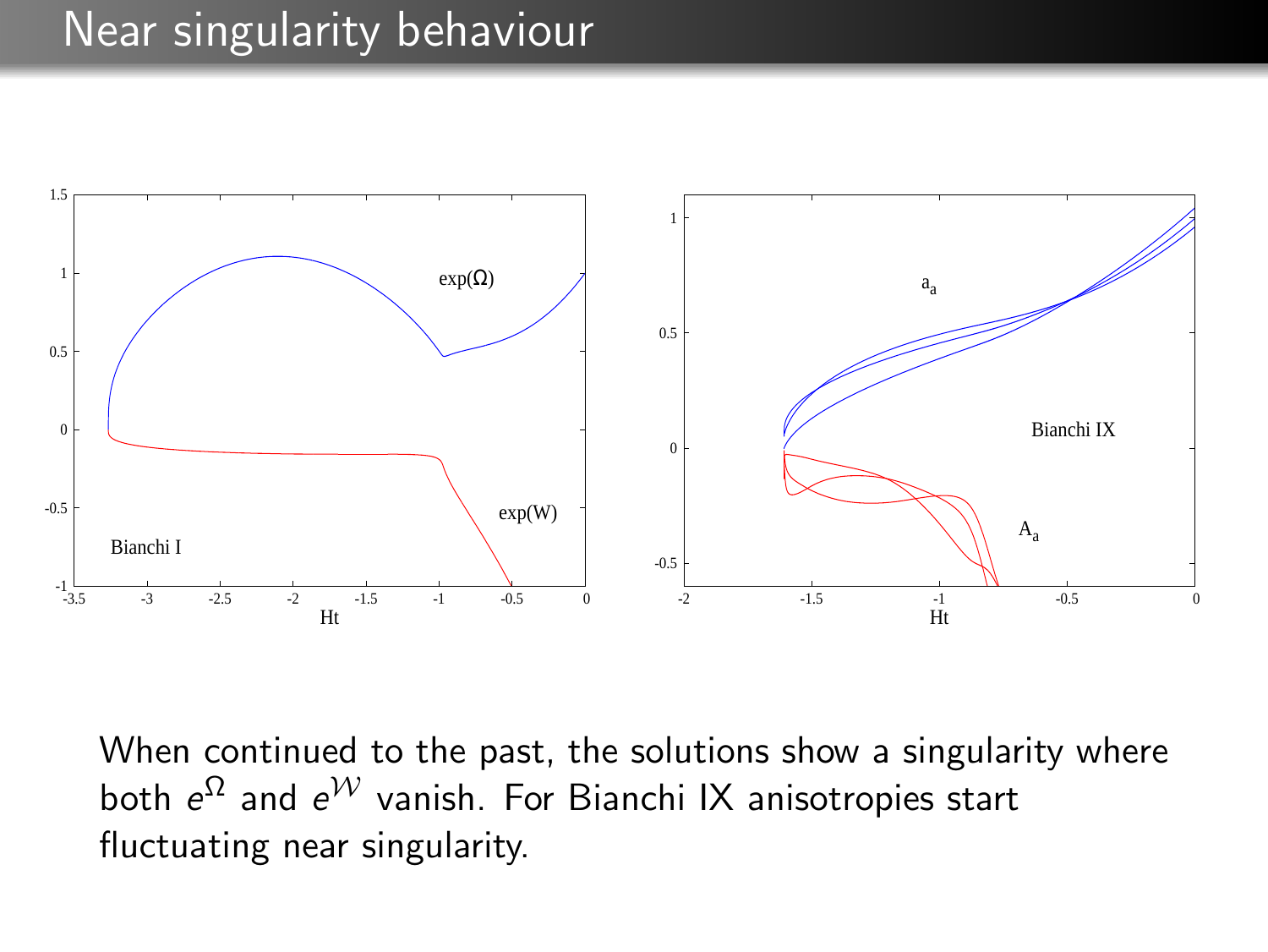### Bainchi IX – chaos



Near singularity – a sequence of Kasner-like periods with

$$
\alpha_a \propto t^{p_a}
$$
 with  $p_1 + p_2 + p_3 = p_1^2 + p_2^2 + p_3^2 = 1$ .

Matter cannot change this, as  $\rho$  grows slower than shears,

$$
1/a^6 \leftarrow \text{ shear energy} = \dot{\beta}_+^2 + \dot{\beta}_-^2 \rightarrow 1/a^3
$$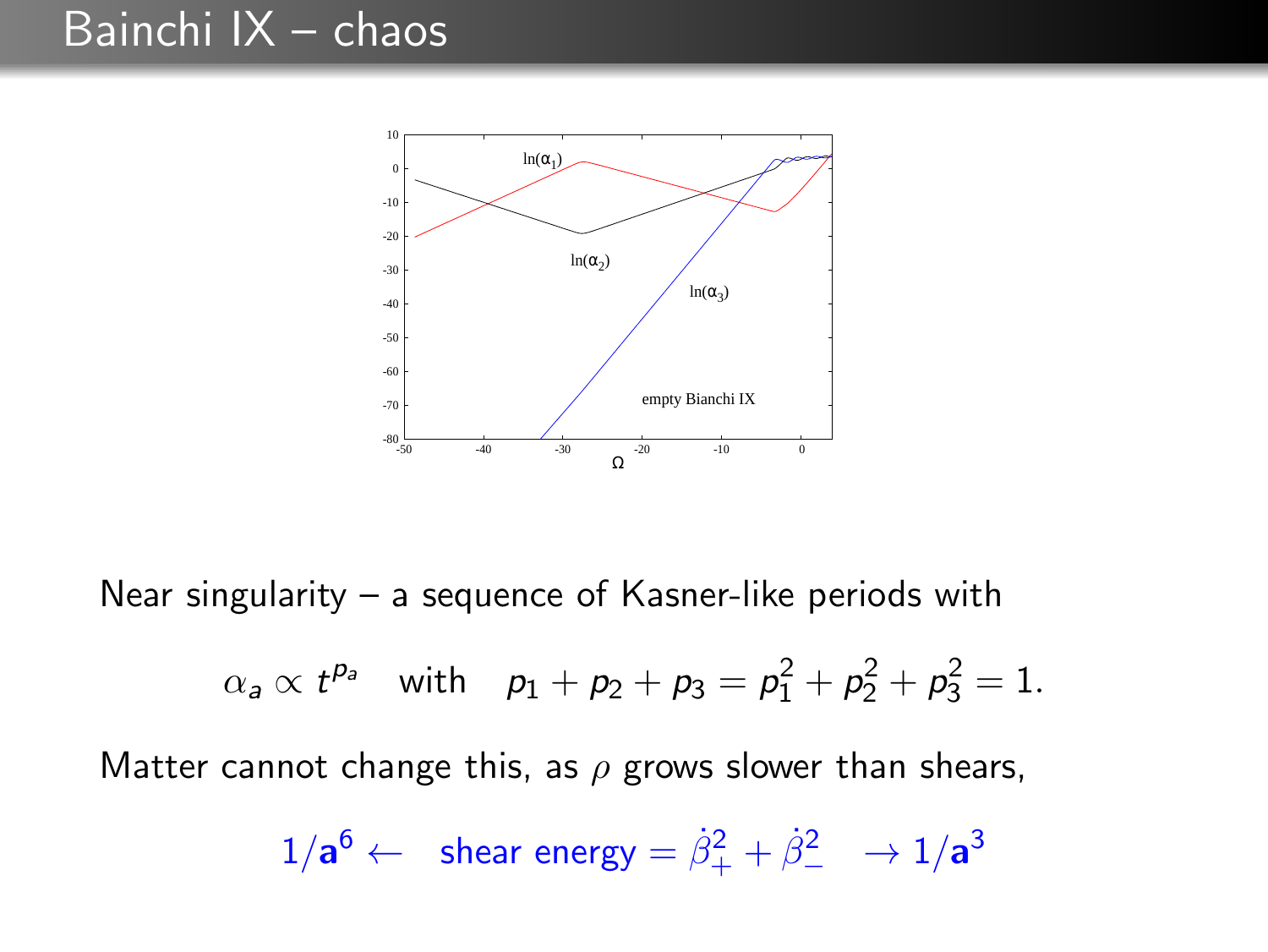# Black holes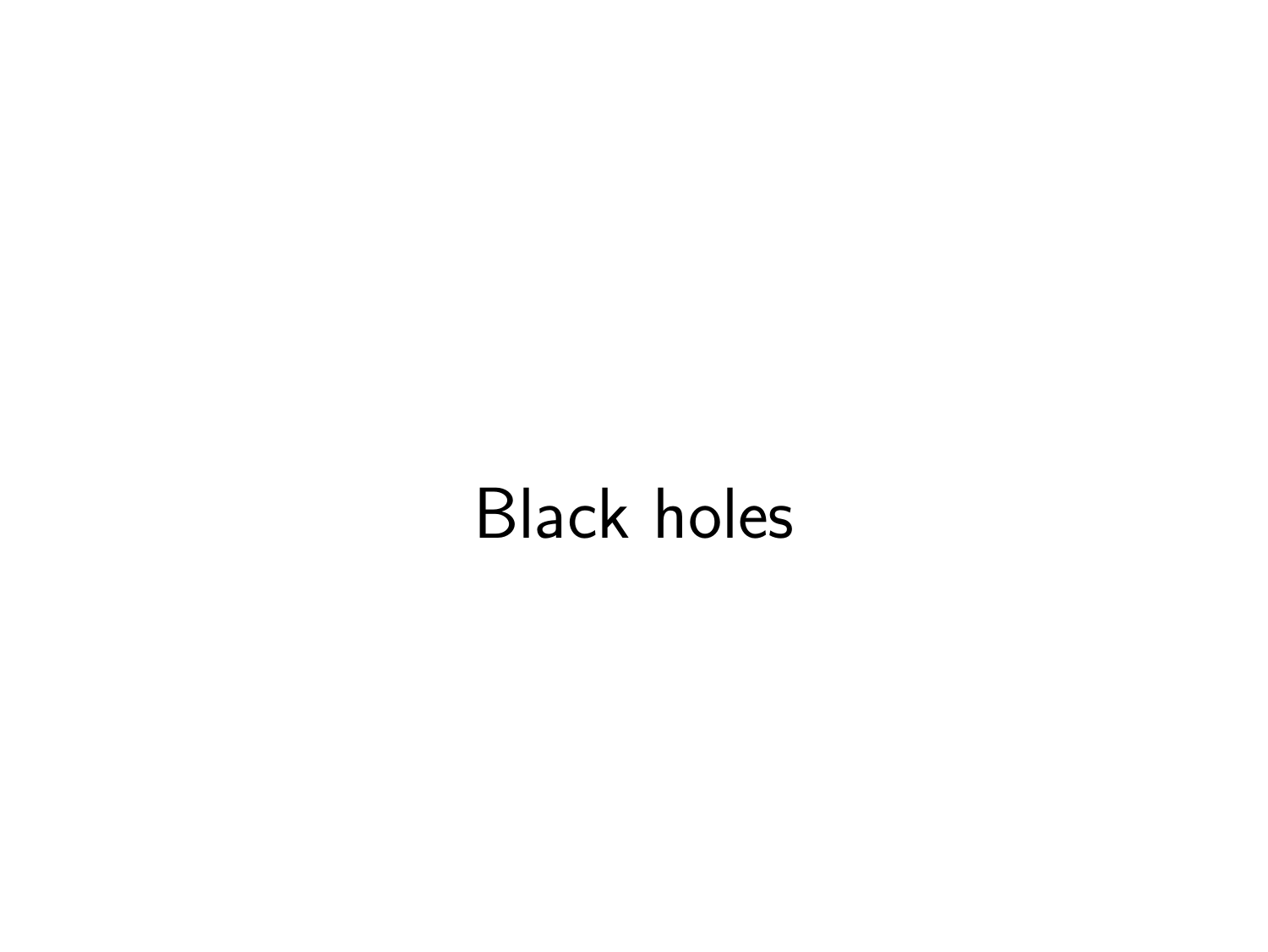## Schwarzschild-de Sitter

$$
ds_g^2 = -D(r)dt^2 + \frac{dr^2}{D(r)} + r^2d\Omega^2,
$$
  

$$
ds_f^2 = -\Delta(U)dT^2 + \frac{dU^2}{\Delta(U)} + U^2d\Omega^2.
$$

where  $U = ur$  and  $T = T(t, r)$ ,

$$
D(r) = 1 - \frac{2M}{r} - \frac{\Lambda_g}{3} U^2, \quad \Delta(U) = 1 - \frac{\Lambda_f}{3} U^2
$$

$$
\boxed{\frac{\Delta}{D} \dot{T}^2 + \frac{D\Delta}{D - \Delta} T'^2 = 1}
$$

A solution

$$
T = t + \int \frac{dr}{D} - \int \frac{dr}{\Delta}
$$

If  $\eta \to 0$  then  $\Lambda_f \sim \sin \eta \to 0$ , f-metric becomes flat, one obtains all known massive gravity black holes.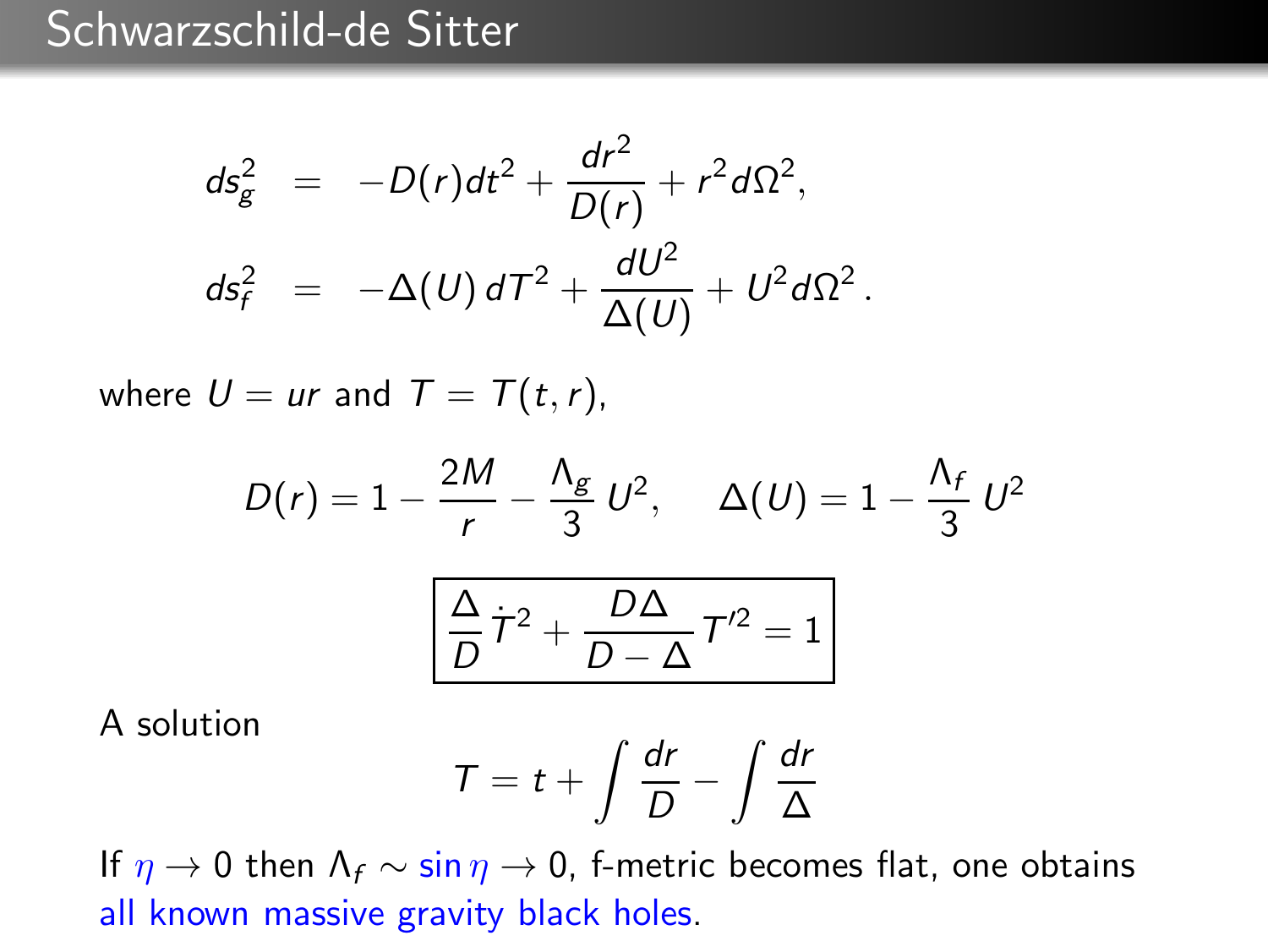$$
ds_g^2 = Q^2 dt^2 - \frac{dr^2}{N^2} - r^2 d\Omega^2,
$$
  

$$
ds_f^2 = A^2 dt^2 - \frac{U'^2}{Y^2} dr^2 - U^2 d\Omega^2
$$

 $Q, N, Y, U, A$  are 5 functions of r, they fulfill 5 equations

$$
G_0^0 = m^2 \cos^2 \eta T_0^0,
$$
  
\n
$$
G_r^r = m^2 \cos^2 \eta T_r^r,
$$
  
\n
$$
G_0^0 = m^2 \sin^2 \eta T_0^0,
$$
  
\n
$$
G_r^r = m^2 \sin^2 \eta T_r^r,
$$
  
\n
$$
T_r^r + \frac{Q'}{Q} (T_r^r - T_0^0) + \frac{2}{r} (T_\vartheta^{\vartheta} - T_r^r) = 0.
$$

/M.S.V. 2012/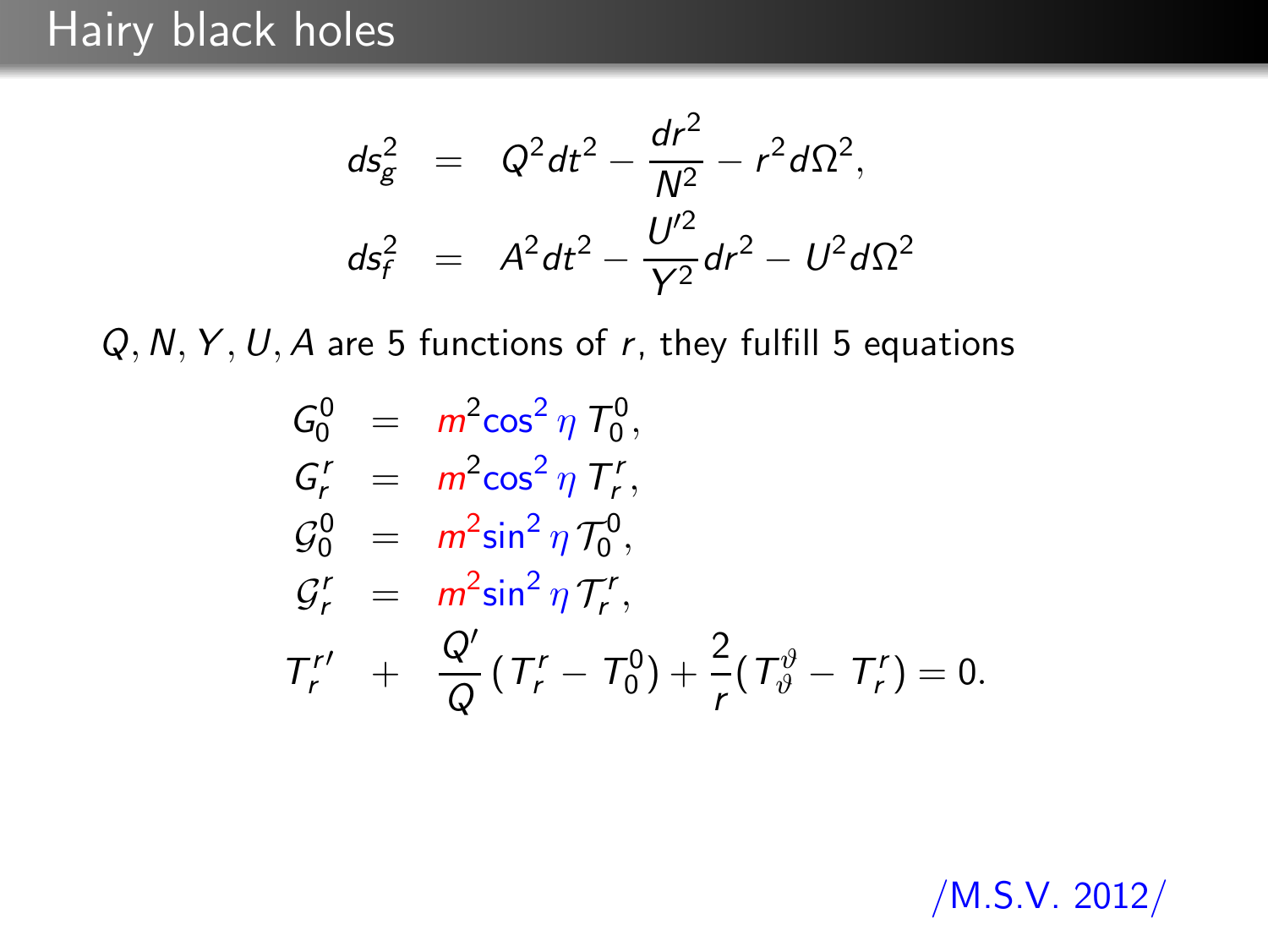#### Simplest solutions

$$
f_{\mu\nu} = C^2 g_{\mu\nu}
$$

⇒

$$
C^4 + A_3C^3 + A_2C^2 + A_1C + A_0 = 0
$$

and

$$
G^{\mu}_{\nu}+\Lambda_g(C)=0
$$

with

$$
\Rightarrow C = \{C_k\}, \Lambda_g = \Lambda_g(C)
$$

⇒ Schwarzschild, Schwarzschild-dS, Schwarzschild-AdS

One wants to study deformations of these solutions by changing their boundary conditions at the horizon.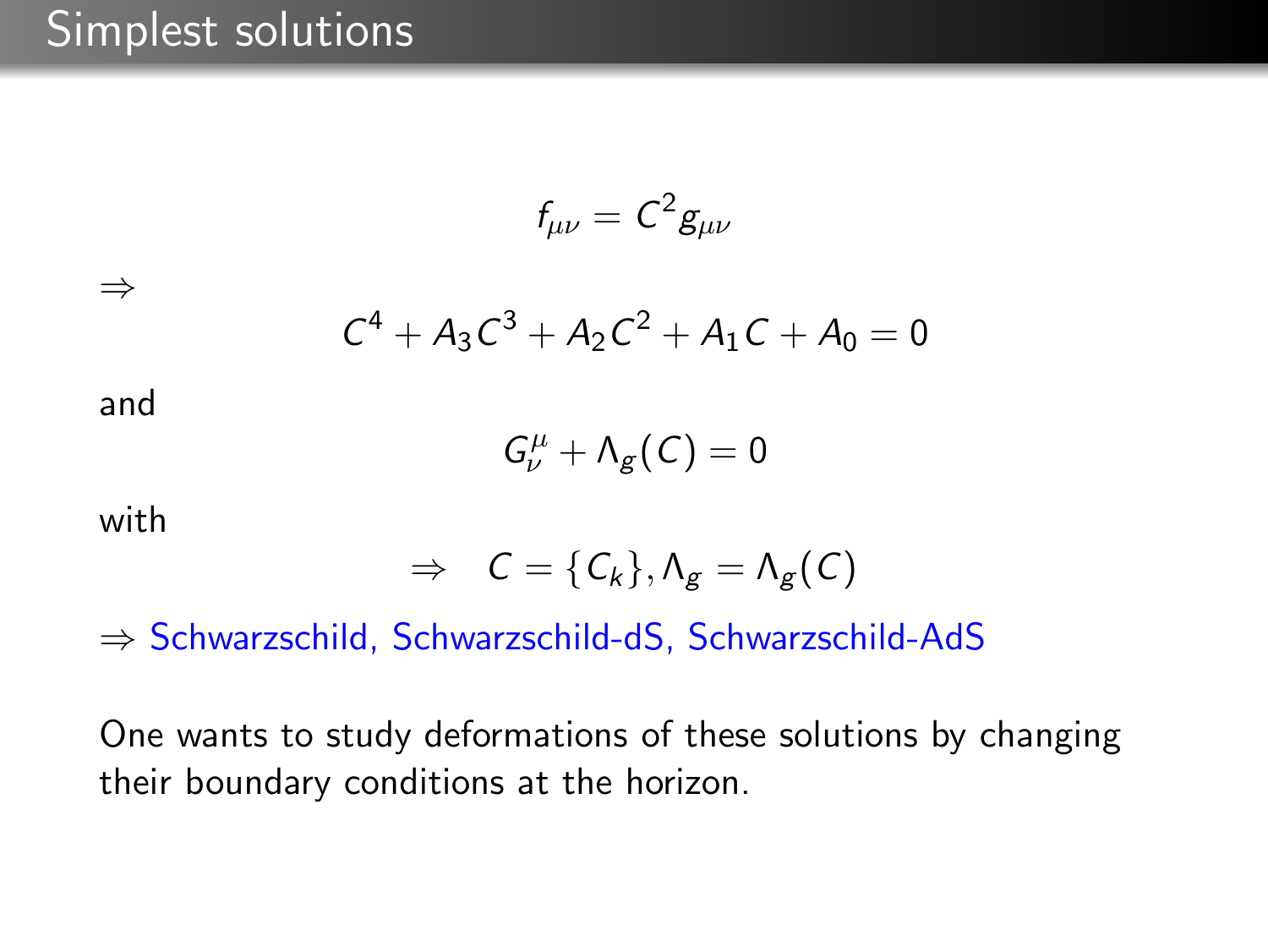$$
N^2 = \sum_{n\geq 1} a_n (r - r_h)^n, \ \ Y^2 = \sum_{n\geq 1} b_n (r - r_h)^n, \ \ U = u r_h + \sum_{n\geq 1} c_n (r - r_h)^n,
$$

all coefficients depend on one free parameter u.

- Horizon is common for both metrics
- Set of all black holes is one-dimensional and labeled by  $u = U(r_h)/r_h$  = ratio of the even horizon radius measured by  $f_{\mu\nu}$  to that measured by  $g_{\mu\nu}$ .
- Horizon temperatures and surface gravities are the same.  $(T = \kappa/2\pi)$ ,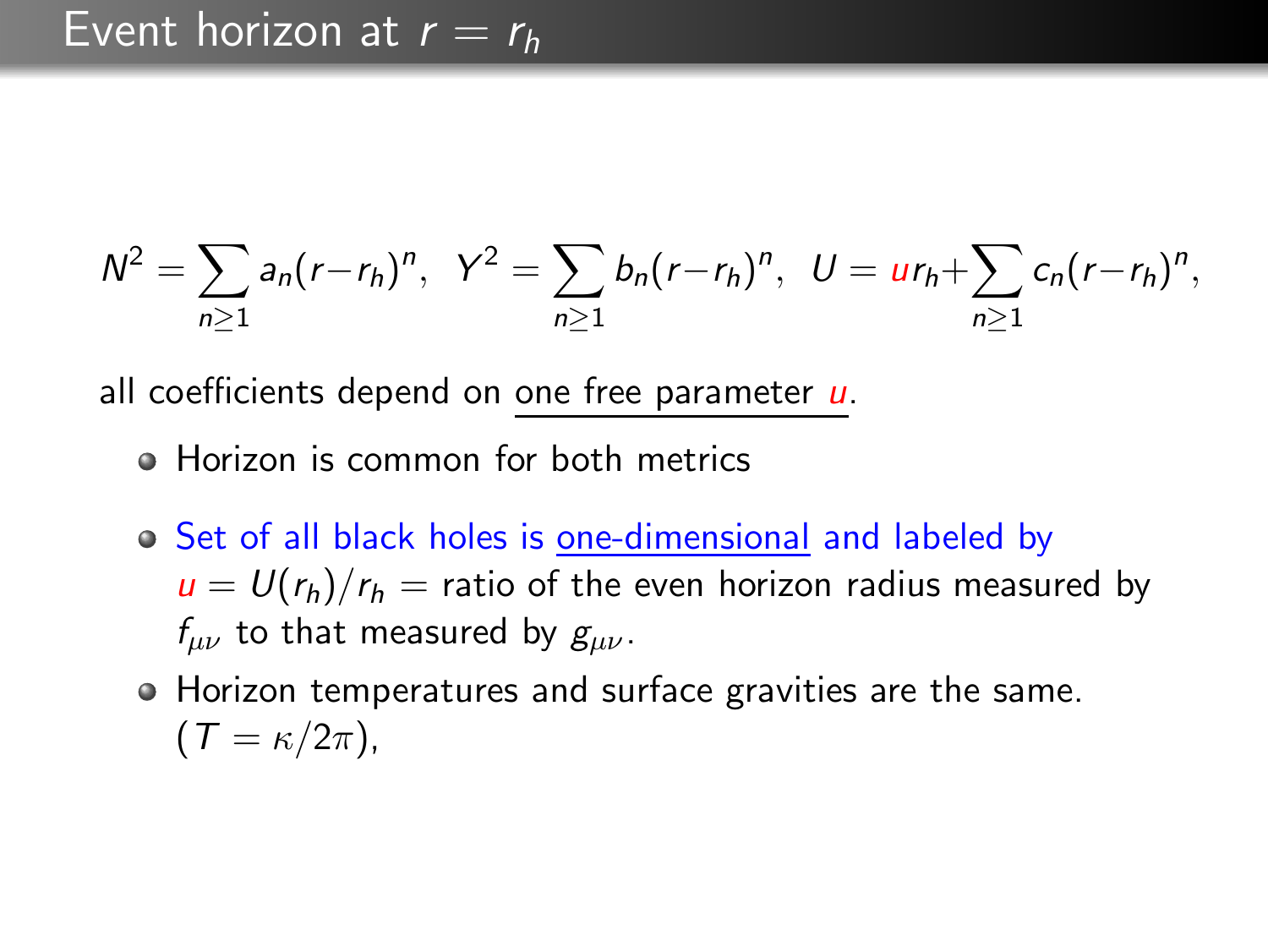#### Hairy deformations of Schwarzschild-AdS

Deformations (hair) stay close to the horizon



 $N_0$ ,  $Q_0$ ,  $Y_0$ ,  $a_0$  correspond to the background AdS.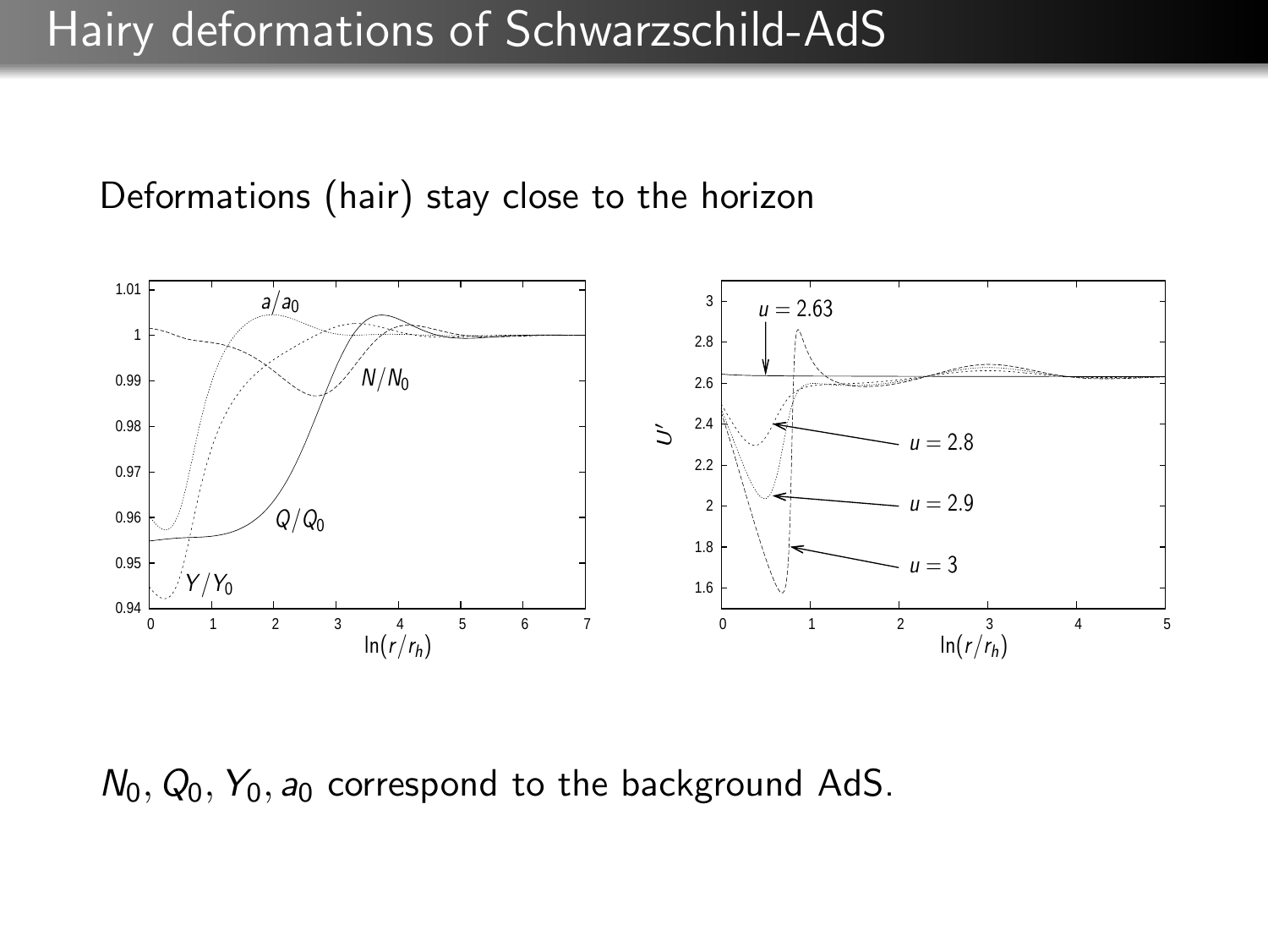#### Deforming Schwarzschild



- Deformations are small close to the horizon but then grow and change the asymptotic behavior at  $r \to \infty$ .
- The only asymptotically flat is pure Schwarzschild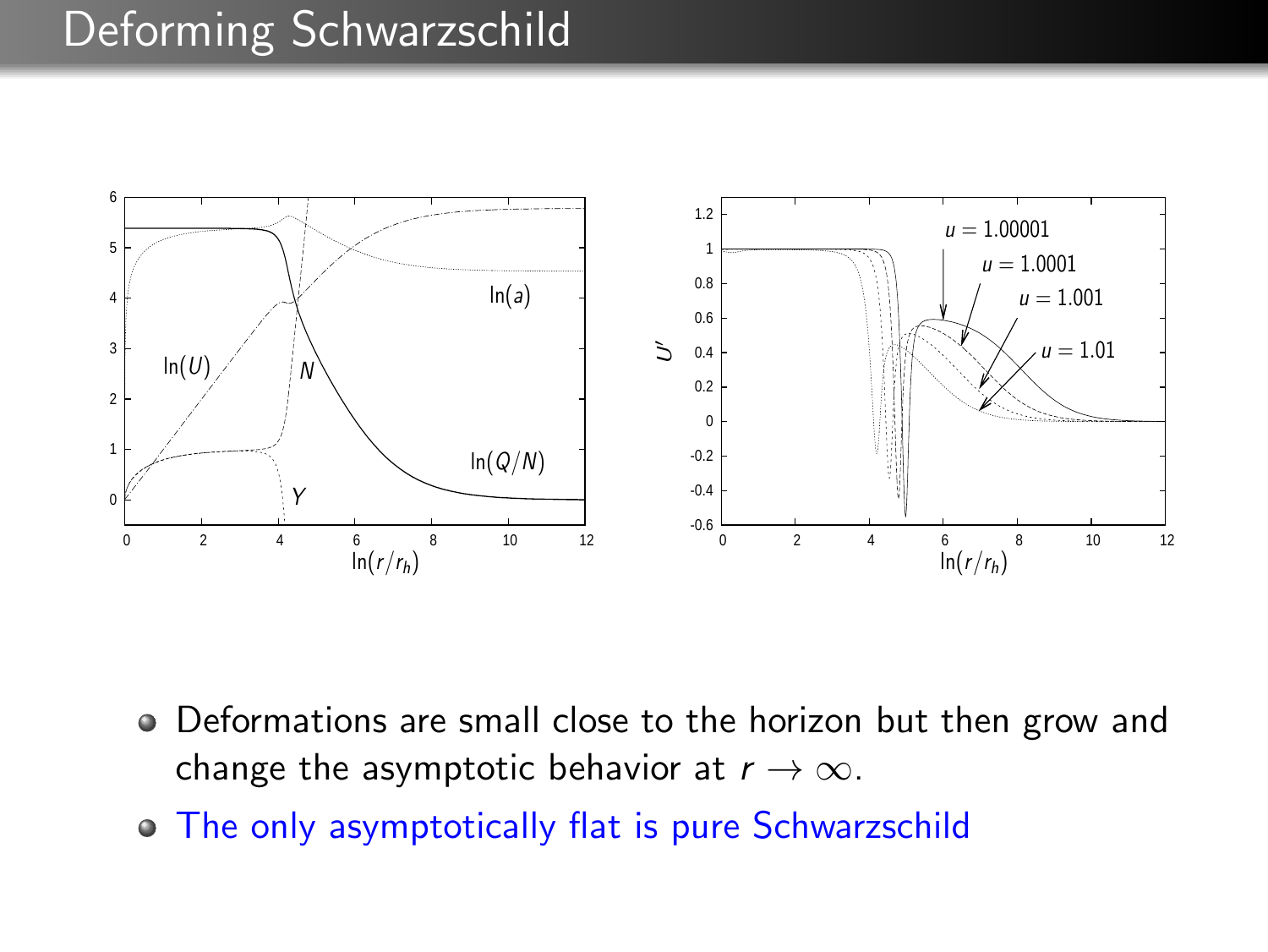### Stability of Schwarzschild

Let us perturb  $g^{(0)}_{\mu\nu}=f^{(0)}_{\mu\nu}=$  Schwarzschild;

$$
g_{\mu\nu} = g_{\mu\nu}^{(0)} + \delta g_{\mu\nu}, \quad f_{\mu\nu} = g_{\mu\nu}^{(0)} + \delta f_{\mu\nu}
$$

The linear combinations

$$
h_{\mu\nu}=\cos\eta\,\delta g_{\mu\nu}+\sin\eta\,\delta f_{\mu\nu},\quad h^{(0)}_{\mu\nu}=\cos\eta\,\delta f_{\mu\nu}-\sin\eta\,\delta g_{\mu\nu}
$$

can be identified with the massive and massless gravitons. One has

$$
\stackrel{(0)}{\Box} h_{\mu\nu} + 2 \stackrel{(0)}{R}_{\mu\alpha\nu\beta} h^{\alpha\beta} = m^2 h_{\mu\nu}
$$

which coincides with the equation for black string perturbation  $\Rightarrow$ Gregory-Laflamme-type instability for

$$
mr_h = \frac{\text{black hole radius}}{\text{graviton's Compton length}} < 0.86
$$

⇒ Schwarzschild is unstable